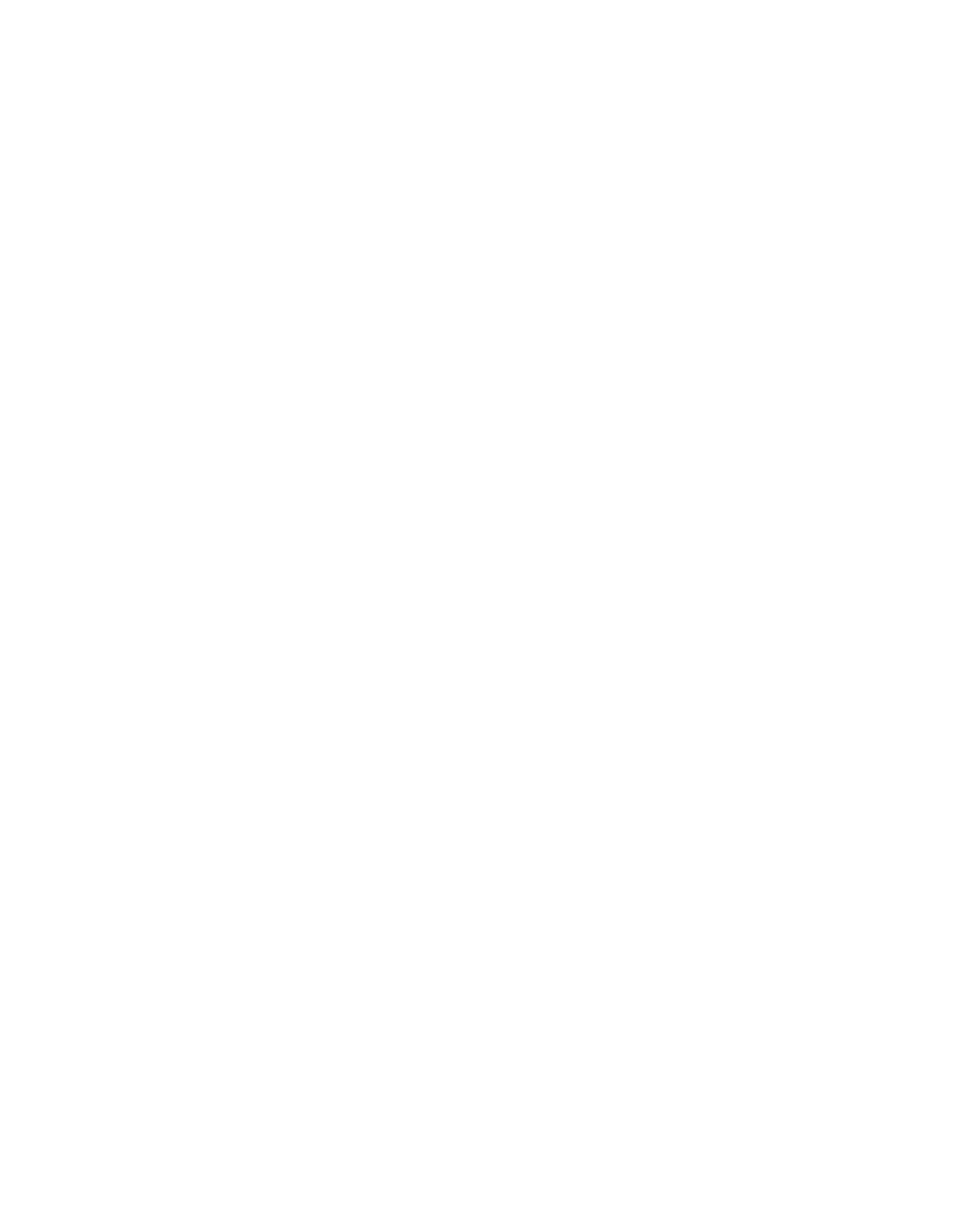### **CONTENT**

|                | <b>EXECUTIVE SUMMARY</b>                                             |  |  |  |  |
|----------------|----------------------------------------------------------------------|--|--|--|--|
|                |                                                                      |  |  |  |  |
|                |                                                                      |  |  |  |  |
|                |                                                                      |  |  |  |  |
|                |                                                                      |  |  |  |  |
| $\mathsf{C}$ . |                                                                      |  |  |  |  |
|                |                                                                      |  |  |  |  |
| Α.             | SILVOPASTORAL SYSTEMS IN CENTRAL AMERICA: CATIE (FTG/RF-14652-RG)  4 |  |  |  |  |
| <b>B.</b>      | DAIRY SYSTEMS IN THE ANDEAN REGION. IICA-PERU (FTG/RF-14653-RG):  13 |  |  |  |  |
| $C_{\cdot}$    | NETWORKING AND CAPACITY BUILDING: FONTAGRO (FTG/RF-14654-RG) 24      |  |  |  |  |
|                |                                                                      |  |  |  |  |
|                |                                                                      |  |  |  |  |
|                | <b>Annexes</b>                                                       |  |  |  |  |
|                | <b>Project Financial Status Summary Table</b><br>Annex I             |  |  |  |  |

Annex II Unaudited Financial Statement as of December 31, 2017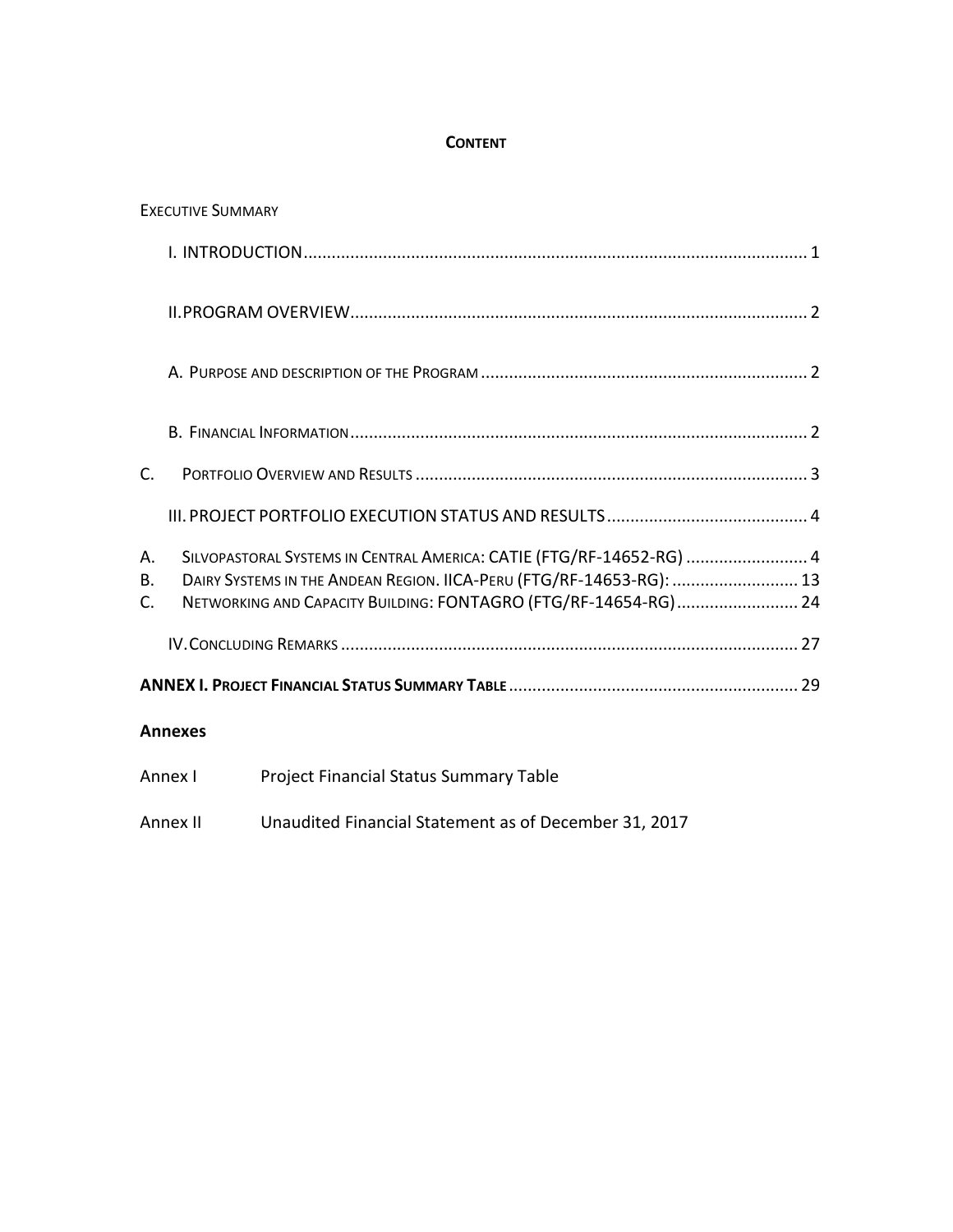#### **ABBREVIATIONS**

| CH <sub>4</sub>       | Methane                                                                    |  |  |  |
|-----------------------|----------------------------------------------------------------------------|--|--|--|
| CO <sub>2</sub>       | Carbon Dioxide                                                             |  |  |  |
| <b>N2O</b>            | Nitrous Oxide                                                              |  |  |  |
| <b>CATIE</b>          | Centro Agronómico Tropical de Investigación y Enseñanza                    |  |  |  |
| <b>CIAT</b>           | International Center for Tropical Agriculture                              |  |  |  |
| <b>CORPOICA</b>       | Corporación Colombiana de Investigación Agropecuaria                       |  |  |  |
| <b>DICTA</b>          | Dirección de Ciencia y Tecnología Agropecuaria de Honduras                 |  |  |  |
| fontagro              | Regional Fund for Agricultural Technology                                  |  |  |  |
| <b>GHG</b>            | Greenhouse Gas                                                             |  |  |  |
| <b>GRA</b>            | <b>Global Research Alliance</b>                                            |  |  |  |
| <b>IICA</b>           | Inter-American Institute for Cooperation on Agriculture                    |  |  |  |
| <b>INIA Uruguay</b>   | Instituto Nacional de Investigación Agropecuaria - Uruguay                 |  |  |  |
| <b>INIAF</b>          | Instituto Nacional de Innovación Agropecuaria y Forestal de Bolivia        |  |  |  |
| <b>INIAP</b>          | Instituto Nacional de Investigaciones Agropecuarias de Ecuador             |  |  |  |
| <b>INIFAP</b>         | Instituto Nacional de Investigaciones Forestales, Agrícolas y Pecuarias de |  |  |  |
|                       | México                                                                     |  |  |  |
| <b>INTA-MAG</b>       | Nacional de Innovación y Transferencia en Tecnología<br>Instituto          |  |  |  |
|                       | Agropecuaria de Costa Rica                                                 |  |  |  |
| <b>INTA Nicaragua</b> | Instituto Nicaragüense de Tecnología Agropecuaria                          |  |  |  |
| <b>IDIAP</b>          | Instituto de Investigación Agropecuaria de Panamá                          |  |  |  |
| <b>IPTA</b>           | Instituto Paraguayo de Tecnología Agraria                                  |  |  |  |
| <b>LAC</b>            | Latin America and the Caribbean                                            |  |  |  |
| <b>ORP</b>            | Office of Outreach and Partnerships                                        |  |  |  |
| tas                   | <b>Technical Administrative Secretariat at FONTAGRO</b>                    |  |  |  |
| <b>TC</b>             | <b>Technical Cooperation</b>                                               |  |  |  |
| UNA LA MOLINA         | Universidad Nacional Agraria La Molina                                     |  |  |  |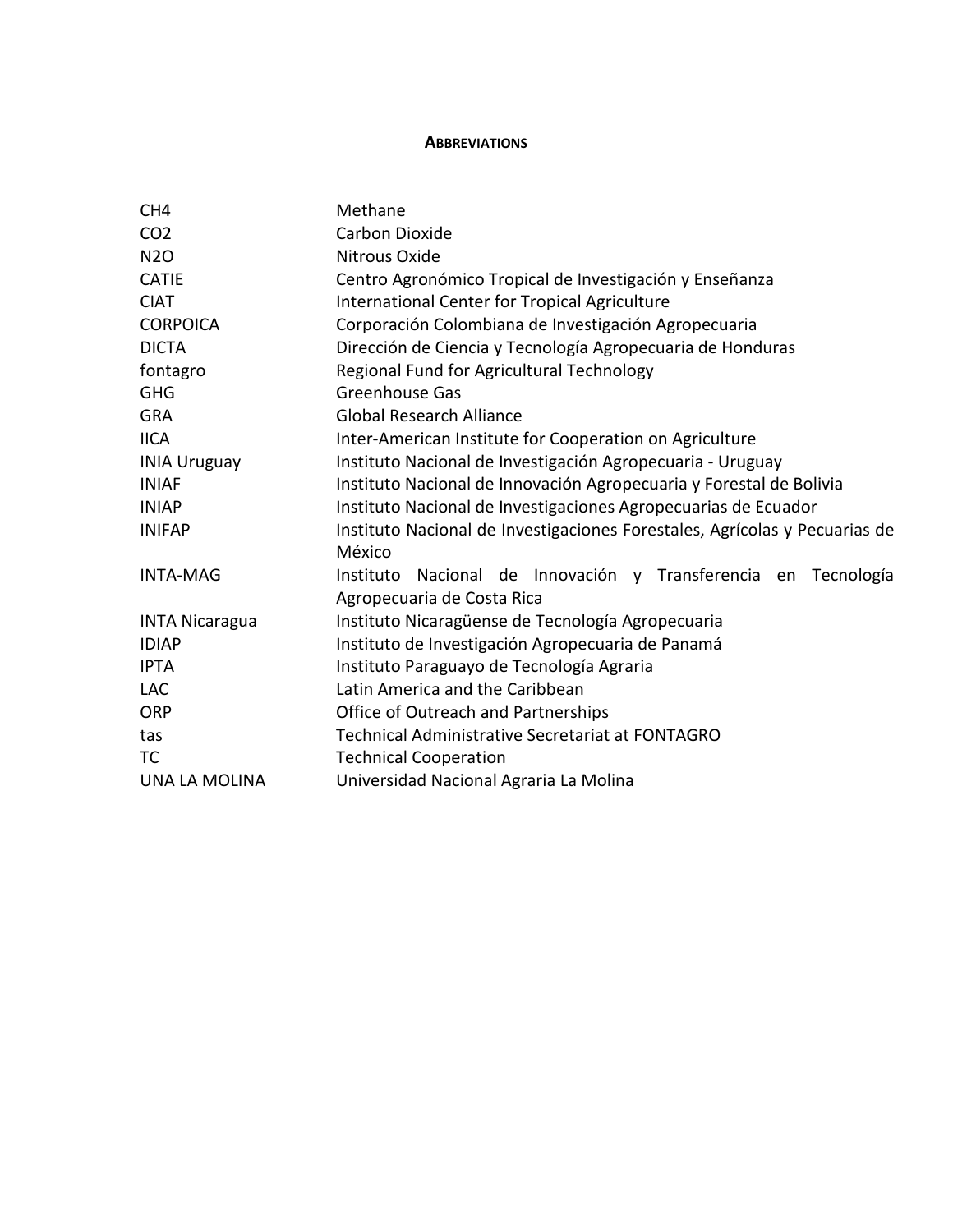#### **EXECUTIVE SUMMARY**

The purpose of this report is to inform the Ministry for Primary Industries of New Zealand about the progress of projects financed under the Program "Livestock and Climate Change: Applied Research and Knowledge Dissemination" (RG-X1202) during 2017.

With resources from the Ministry for Primary Industries (MPI) and the Regional Fund for Agricultural Technology (FONTAGRO – administered by the Bank), three technical cooperation projects are being financed and in execution: (1) Silvopastoral systems in Central America; (2) Dairy systems in the Andean Region, and (3) Networking and Capacity Building. Their goal is to increase capacity on the measurement of GHG emissions from livestock systems under traditional and improved management. The projects are also to facilitate the design of mitigation strategies and the formulation of policies to promote sustainable livestock production systems with low GHG emissions in Central America and the Andes, and expanding knowledge sharing, networking and capacity building on these topics.

The main intermediary products or results achieved in 2017 are:

- *GHG emissions and economic impact of silvopastoral production systems in Central America*: Project activities are being implemented as planned. Preliminary results indicate that local estimations of GHG emissions (mainly methane) can be reduced by applying better herd management and practices, especially those related to feeding quality. Additionally, the project found that characteristics related to animal growth and feed quality may also influence GHG emissions rate, and that the lack of market differentiation could be negative related to technology adoption by farmers. The project covered around 4,000 hectares.
- *GHG emissions and improvement options for dairy systems in the Andean Region*: In Peru, two new experimental pilot sites were established, and two trials based on natural grasslands and alfalfa pastures were implemented. In Colombia a pilot plot was stablished at CORPOICA (Tibaitatá research center) with dairy cattle. Samples were collected from ten Holstein cows under production grazing on kikuyo. The trial for measuring nitrous oxide in traditional systems was conducted in the San Francisco de Chichausiri agricultural cooperative (in Junin, Junin). The experimental area was a typical scrubland (high grasses) with a history of cattle grazing and in regular to good condition. Project team members exchanged important information and experiences during workshops in Chile, Costa Rica, and Peru. These events enabled them to become acquainted with the use of collars prototypes for direct animal GHG measurement.
- *Networking and Capacity Building*: After the workshop in Costa Rica (April 2016), 25 researchers from 14 LAC countries trained in livestock production system analysis in the context of climate change; decided to create a new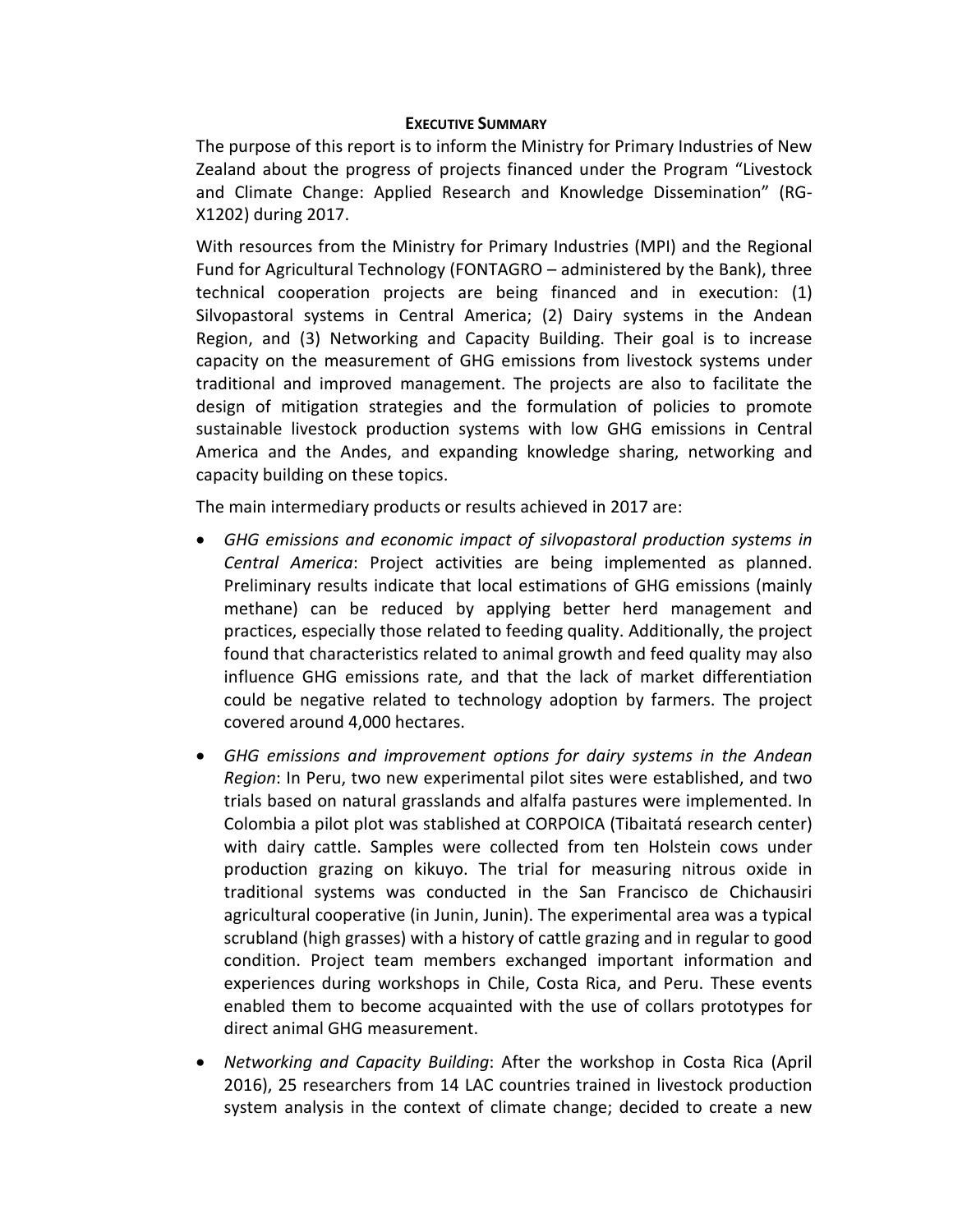initiative the "Latin American and the Caribbean Platform for Sustainable Intensification of Livestock Production". The objective of this platform is to promote sustainable intensification of livestock production systems and value chains in LAC within the wider strategic context for adaptation and mitigation of climate change. The platform started in 2017, coordinated by CATIE. A first meeting of this platforms was organized on April 2017, where more than 50 experts on livestock systems and climate change discussed main subjects of research to create enough evidence to support new policies and programs in LAC.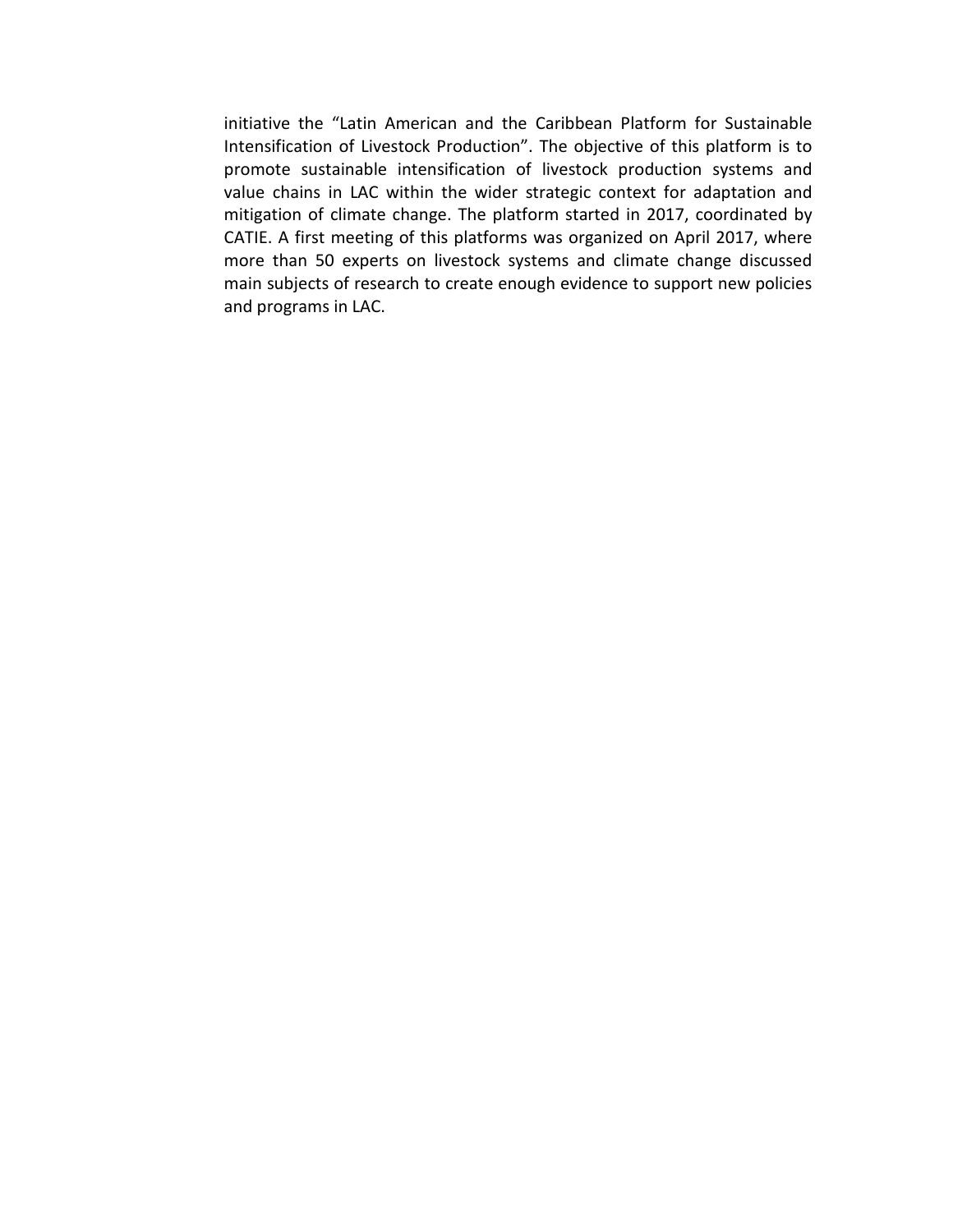#### **I. INTRODUCTION**

- <span id="page-6-0"></span>1.1 **This report describes the status and results accomplished from the implementation of envisioned activities under the Program "Livestock and Climate Change: Applied Research and Knowledge Dissemination" (RG-X1202) during 2017**. As per Article 11 of the Administrative Agreement signed on June 9, 2014, the Bank may provide New Zealand with a report by April 30 of each year.
- 1.2 **The Regional Fund for Agricultural Technology (FONTAGRO)** is an alliance of countries aimed at financing research and innovation in the agricultural sector in Latin America and the Caribbean (LAC). Since its inception in 1998, the Fund has been administered by the Bank and it has also been supported by the Inter-American Institute for Cooperation on Agriculture (IICA). Over the years, FONTAGRO has become a recognized mechanism due to its transparency, sustainability, governance and commitment by its member countries.
- 1.3 **The Medium Term Plan 2015-2020 of FONTAGRO sets out four priorities:**(i) Technological, institutional and organizational innovations (ii) opportunities in climate change adaptation and mitigation, (iii) Sustainable intensification and natural resources management, and (iv) Competitive territories and value chains.
- 1.4 **The document is organized as follows**: Section II entails an overview of the Program, followed by a description of advances in the implementation of the Program's components, including (interim) results achieved (section III), and Section IV provides preliminary conclusions.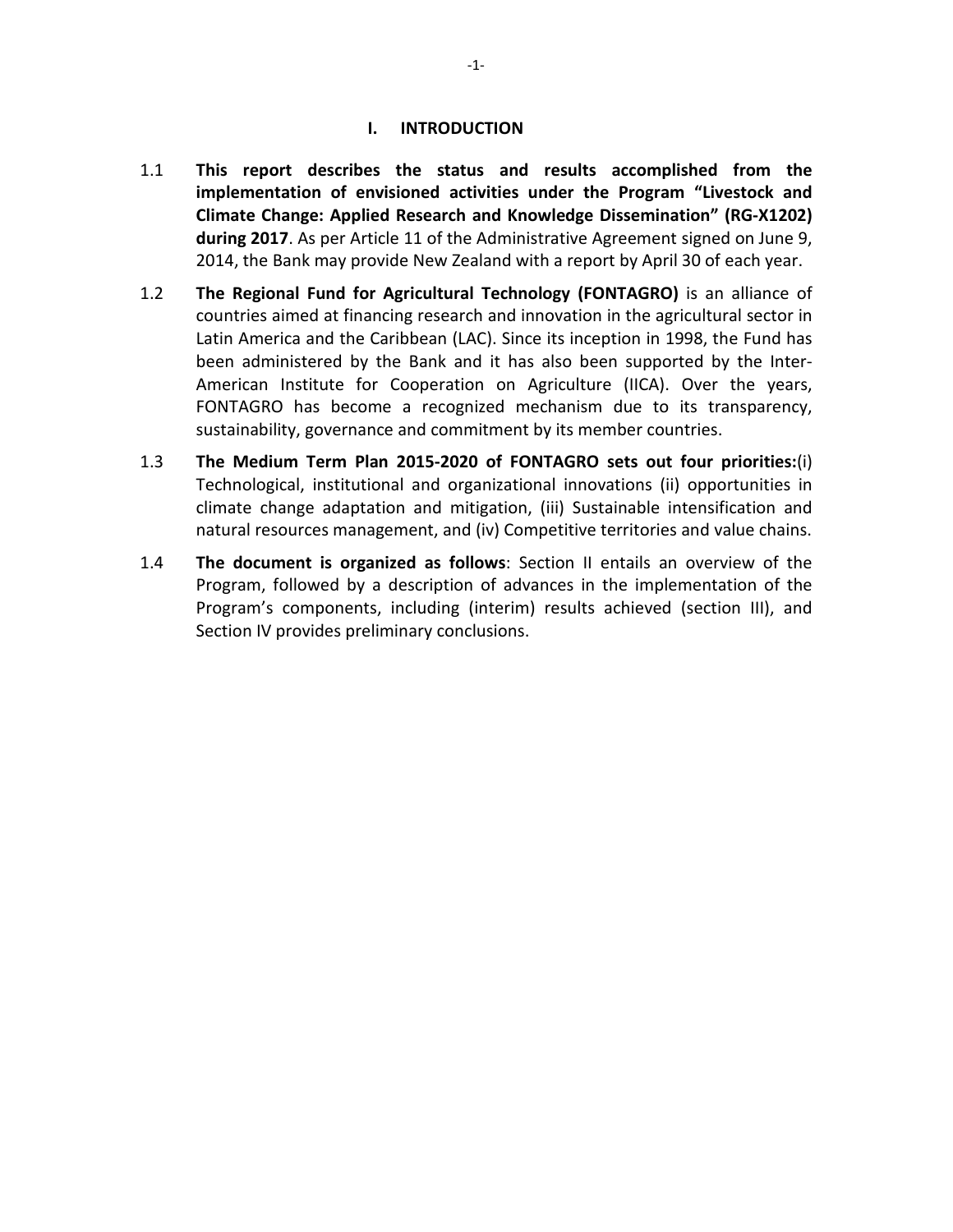#### **II. PROGRAM OVERVIEW**

#### <span id="page-7-1"></span><span id="page-7-0"></span>**A. PURPOSE AND DESCRIPTION OF THE PROGRAM**

- 2.1 The Program aims at strengthening the technical and institutional capacity to measure GHG emissions from livestock under traditional and improved practices. This is to facilitate the design of mitigation strategies and the formulation of policies to promote sustainable livestock production systems in Central America and the Andean Region. The Program also promotes networking and capacity building.
- 2.2 Livestock and dairy production are very important activities for the livelihood of small farmers in LAC. Demand for meat, milk and dairy products has been increasing in the last decades because of urbanization, rising incomes and population growth. These activities are particularly important in Central America and the Andean region and are critical for food security. However, livestock and dairy production systems are also major utilizers of natural grasslands and pastures, and thus important contributors to GHG emissions, thus to climate change<sup>1</sup>. It has been found that GHG emissions (especially methane) from livestock can be reduced with better feeding and management practices, which could also result in higher productivity and better incomes for smallholders.

#### <span id="page-7-2"></span>**B. FINANCIAL INFORMATION**

2.3 To date, the Bank has received from the Ministry for Primary Industries (MPI) of New Zealand resources totaling US\$471,076, which represents the value of NZ\$600,000 established in the Agreement. The total amount available for the program is approximately US\$810,000 which includes FONTAGRO's own resources. These resources have been assigned to projects as follows (Table 1):

| Approval<br><b>Number</b> | <b>Name</b>                                                                                              | <b>Executing</b><br>Agency | <b>Amount</b> |
|---------------------------|----------------------------------------------------------------------------------------------------------|----------------------------|---------------|
| FTG/RF-14652              | emissions and<br>economic<br>GHG.<br>impact of<br>silvopastoral production systems in Central<br>America | <b>CATIE</b>               | US\$300,000   |
| FTG/RF-14653              | GHG emissions and improvement options for<br>dairy systems in the Andean Region                          | <b>IICA-Peru</b>           | US\$370,000   |
| FTG/RF-14654              | Networking and Capacity Building                                                                         | FONTAGRO/TAS               | US\$139,318   |

<span id="page-7-3"></span><sup>&</sup>lt;sup>1</sup> See also<http://www.fao.org/livestock-environment/en/> [& http://www.fao.org/news/story/en/item/197623/icode/](http://www.fao.org/news/story/en/item/197623/icode/)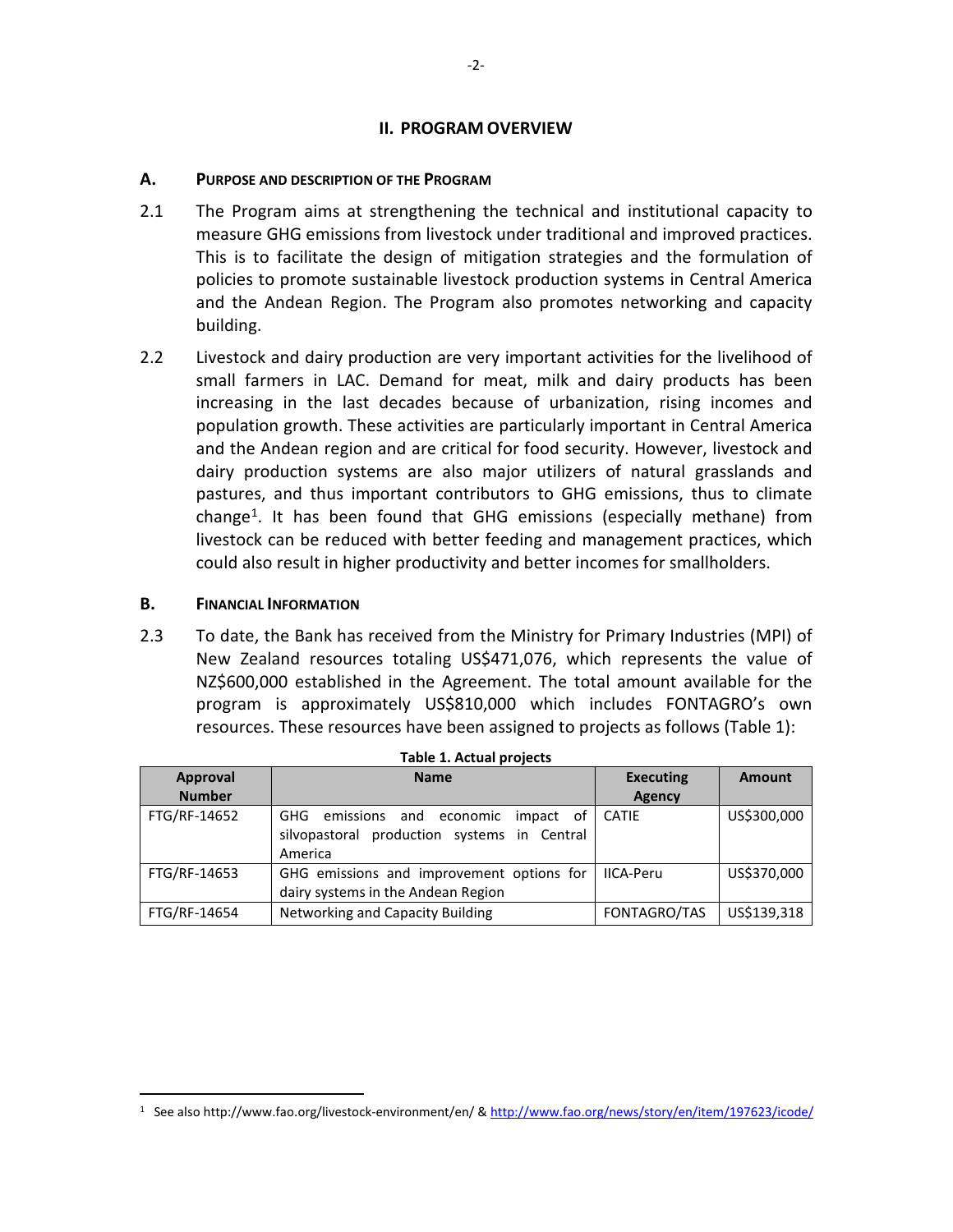## <span id="page-8-0"></span>**C. PORTFOLIO OVERVIEW AND RESULTS**

2.4 The table 2 below provides a general overview of each projects' disbursement status as of December 31, 2017. All projects demonstrate satisfactory advances in execution.

| <b>Approval Number</b> | <b>Approved original</b> | <b>Disbursed life</b> | % Disbursement | Available amount | End<br><b>Project</b><br>Date |
|------------------------|--------------------------|-----------------------|----------------|------------------|-------------------------------|
| FTG/RF-14652-RG        | 300.000.00               | 300.000.00            | 100%           | 0.0              | May, 27,2018                  |
| FTG/RF-14653-RG        | 368,000.00               | 368,000.00            | 100%           | 0.0              | 26-May-18                     |
| FTG/RF-14654-RG        | 139.318.00               | 91.318.30             | 66%            | 47.999.70        | 9-Jun-18                      |

#### **Table 2. Disbursement status / project**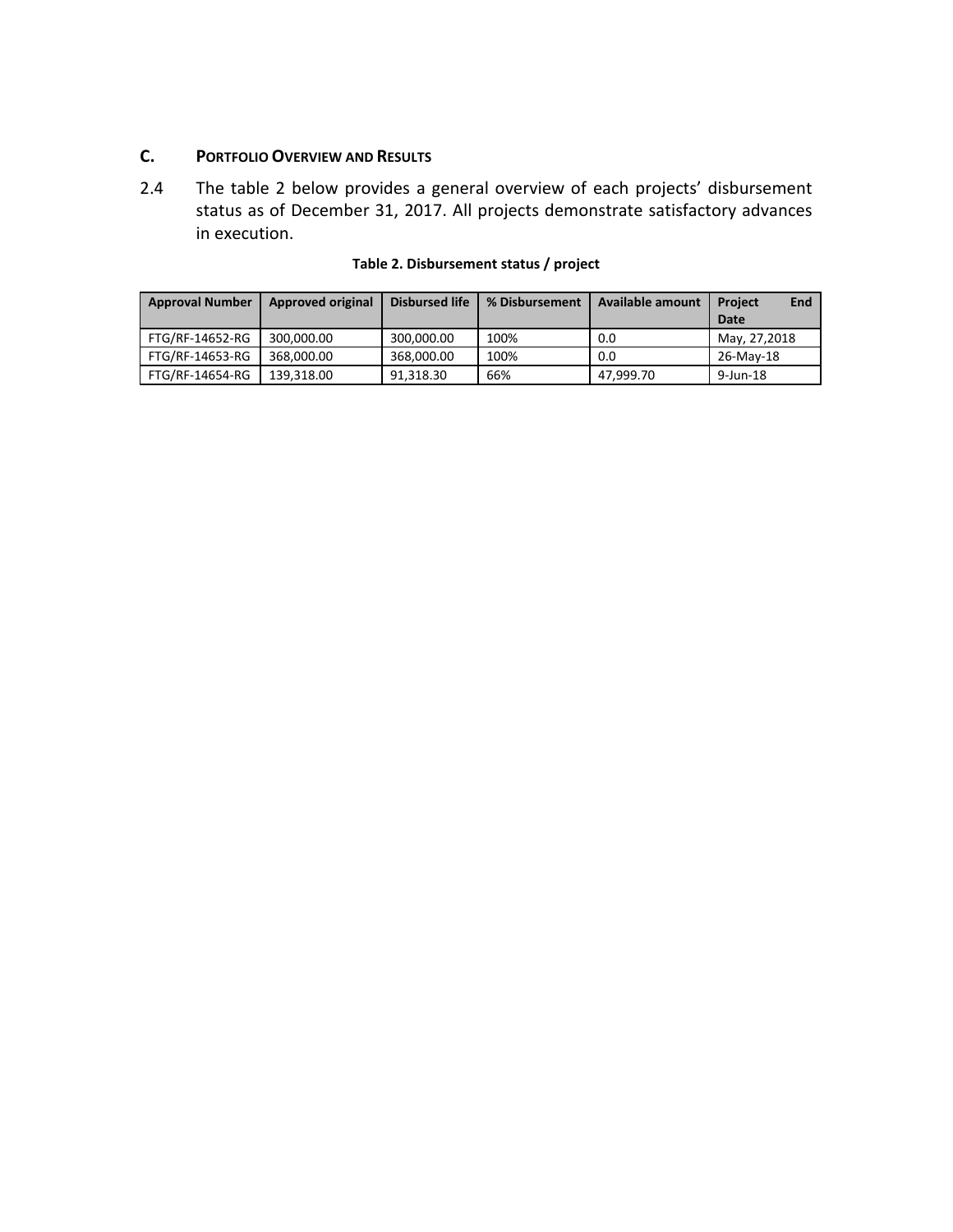### **III. PROJECT PORTFOLIO EXECUTION STATUS AND RESULTS**

#### <span id="page-9-1"></span><span id="page-9-0"></span>**A. SILVOPASTORAL SYSTEMS IN CENTRAL AMERICA: CATIE (FTG/RF-14652-RG)**

#### **1. OBJECTIVE**

3.1 The main objective is to develop methodologies for the estimation of GHG emissions and the economic impact of different production systems in Central America. To that effect, the project contemplates a set of activities described below.

#### **2. SUMMARY OF PROJECT ACTIVITIES**

3.2 The project contemplates the implementation of activities that will define and apply methane (CH4), carbon dioxide (CO2) and nitrous oxide (N2O) measurement methods to silvopastoral systems in Central America, increase systems' productivity while reducing emissions, and disseminate the knowledge obtained. These activities and their expected outputs and results are presented in Table 3 and advances in execution are being described in the subsequent paragraphs.

| Component                                                                                                       | <b>Activities</b>                                                                                                                                                                                                                                                                                                                                                                                                                                                                                                                                                                                                                                                                                           | <b>Results</b>                                                                                                                                                                                         | <b>Current</b><br><b>Status</b> |
|-----------------------------------------------------------------------------------------------------------------|-------------------------------------------------------------------------------------------------------------------------------------------------------------------------------------------------------------------------------------------------------------------------------------------------------------------------------------------------------------------------------------------------------------------------------------------------------------------------------------------------------------------------------------------------------------------------------------------------------------------------------------------------------------------------------------------------------------|--------------------------------------------------------------------------------------------------------------------------------------------------------------------------------------------------------|---------------------------------|
| 1. Systematization<br>of methodologies<br>to quantify GHG<br>emissions<br>in<br>livestock farms                 | This activity involved a literature review, a<br>compilation of tools and methods developed<br>globally, and a workshop with experts where it<br>was analyzed pros and cons of various methane<br>(CH4), carbon dioxide (CO2) and nitrous oxide<br>(N2O) measurement methods.                                                                                                                                                                                                                                                                                                                                                                                                                               | Identification<br>of<br>the<br>limitations<br>for<br>estimation<br>of<br><b>GHG</b><br>emissions and selection<br>of measurement tools<br>and methods for the<br>project.                              | Completed                       |
| 2. Quantification<br>of GHG emissions<br>under<br>various<br>levels of livestock<br>systems'<br>intensification | Monthly collection of data was made, and<br>included:<br>land<br>livestock<br>use,<br>pastures,<br>production and productivity, labor, inputs and<br>outputs. GHG (CH <sub>4</sub> , CO <sub>2</sub> and N <sub>2</sub> O) emissions<br>were estimated with methods and tools<br>selected in the previous activity. Two trials<br>were established in Costa Rica to determine<br>factors that affect emissions. One was done<br>with dairy cows and the other with fattening<br>cattle. The methodology utilized in the<br>Southern Cone (product of the FONTAGRO-New<br>Zealand project FTG/RF-1028-RG executed by<br>INIA Uruguay) was used and also technical<br>assistance from this team was obtained. | Identification of good<br>that<br>practices<br>contribute to reduce<br><b>GHG</b><br>emissions<br>in<br>Central American farms<br>identified<br>were<br>and<br>validated<br>in<br>local<br>conditions. | Completed                       |
| 3. Evaluation of<br>economic                                                                                    | A cost-benefit analysis was performed in<br>various production systems under this research                                                                                                                                                                                                                                                                                                                                                                                                                                                                                                                                                                                                                  | It was identified that<br>farming systems with                                                                                                                                                         | Completed                       |

#### **Table 3: Project Components and Activities**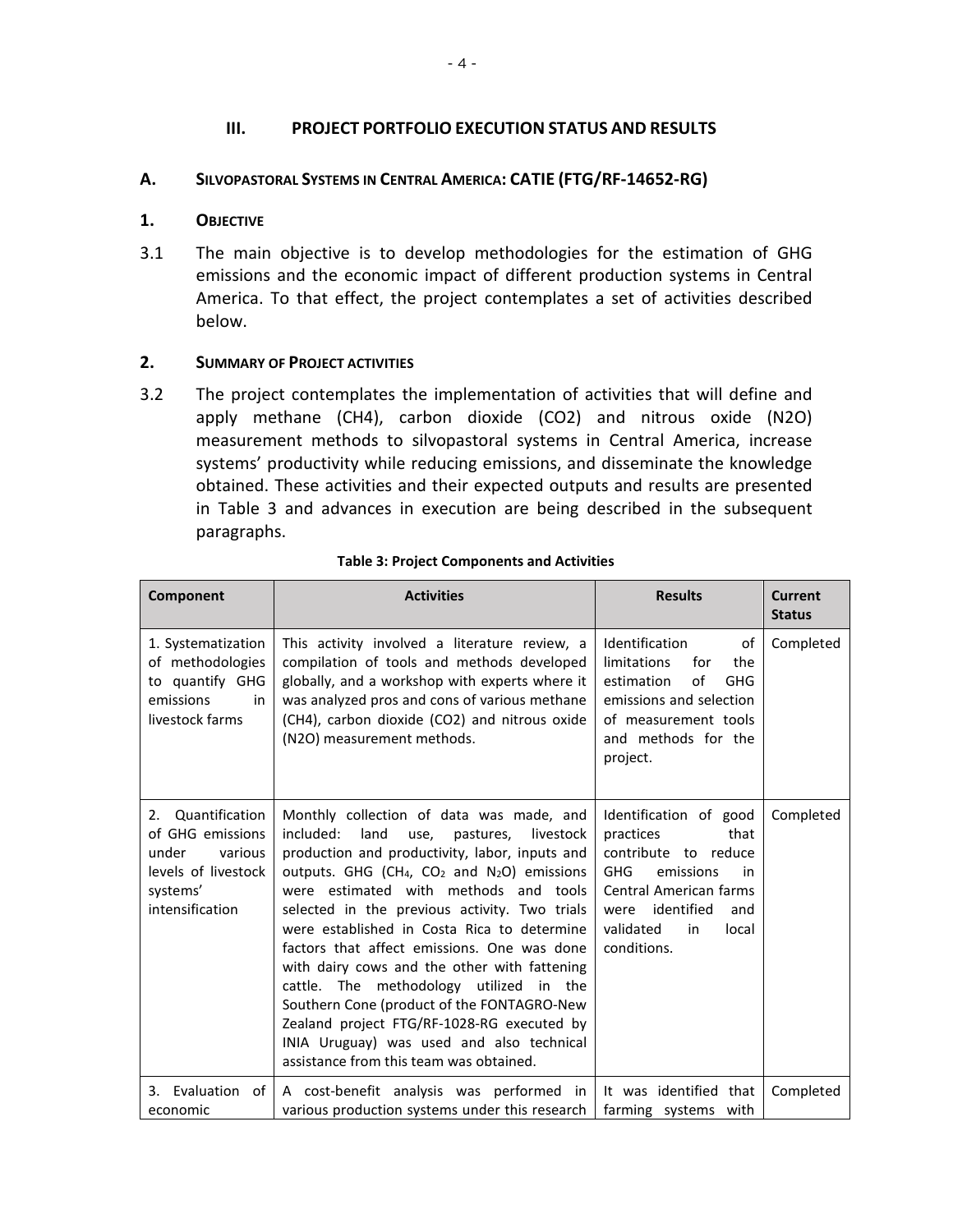| Component                                                                                                                                                                                                                  | <b>Activities</b>                                                                                                                                                                                                                                                                                                                           | <b>Results</b>                                                                                                                                                                                         | <b>Current</b><br><b>Status</b> |
|----------------------------------------------------------------------------------------------------------------------------------------------------------------------------------------------------------------------------|---------------------------------------------------------------------------------------------------------------------------------------------------------------------------------------------------------------------------------------------------------------------------------------------------------------------------------------------|--------------------------------------------------------------------------------------------------------------------------------------------------------------------------------------------------------|---------------------------------|
| of<br>performance<br>livestock<br>production<br>systems and their<br>relationship with<br><b>GHG</b> emissions                                                                                                             | and their GHG emissions estimates were<br>obtained. A trade-off analysis was conducted<br>considering ecological intensification to reduce<br>GHG emissions and income per unit of product<br>or area.                                                                                                                                      | better technology and<br>practices management<br>can decrease emission<br>levels.                                                                                                                      |                                 |
| Strengthening<br>4.<br>technical<br>capacities,<br>and<br>communication<br>strategies<br>to<br>influence<br>policy<br>formulation<br>for<br>the promotion of<br>low emission and<br>high productivity<br>livestock systems | A series of activities were implemented,<br>including workshops, roundtables with decision<br>makers, scientific and technical publications,<br>policy briefs, networking with regional and<br>national initiatives, and strengthening exchange<br>of information through the Web, among others.                                            | Greater awareness was<br>obtained<br>by<br>implementing a result<br>dissemination<br>and<br>knowledge<br>management strategy.                                                                          | Completed                       |
| 5. Preparation of<br>Phase<br>$\mathbf{I}$<br>to<br>a<br>the<br>increase<br>knowledge<br>on<br>livestock,<br>silvopastoral<br>systems<br>and<br>climate change                                                             | Livestock research and development is a long-<br>term endeavor. Results of the present project<br>were analyzed in a workshop towards the end<br>of third year. Positive progress and gaps were<br>assessed, and they will serve as the basis for<br>the preparation of a Phase II aimed at scaling<br>up results obtained in this project. | <b>Scaling</b><br>οf<br>up<br>use<br>research results<br>and<br>addressing knowledge<br>for<br>the<br>gaps<br>improvement<br>of<br>livestock systems with<br>lower GHG emissions in<br>Central America | Completed                       |

### **3. ADVANCES IN PROJECT IMPLEMENTATION AND RESULTS TO DATE**

- 3.3 During the reporting period (2017), applied research activities and capacity building events have been implemented as will be described below<sup>[2](#page-10-0)</sup>:
- 3.4 **Component 1. Systematization of methodologies to quantify GHG emissions in livestock farms.** This activity involved three main tasks: (a) farms characterization through surveys, (b) literature review and compilation of current tools for GHG emissions estimates for the livestock sector by indirect methods, and (c) a comparative analysis among countries.
- 3.5 With respect to the first task, several farm level surveys were conducted in each participating country and a database was created. This database led to the characterization of livestock farms and allowed for their comparison. In all cases, dual-purpose cattle were the dominant system. The database and its analysis revealed differences in farm production systems in terms of their intensification level characterized by the following variables: stocking rate, land use, pasture

<span id="page-10-0"></span><sup>&</sup>lt;sup>2</sup> The complete report of this project is available in Spanish.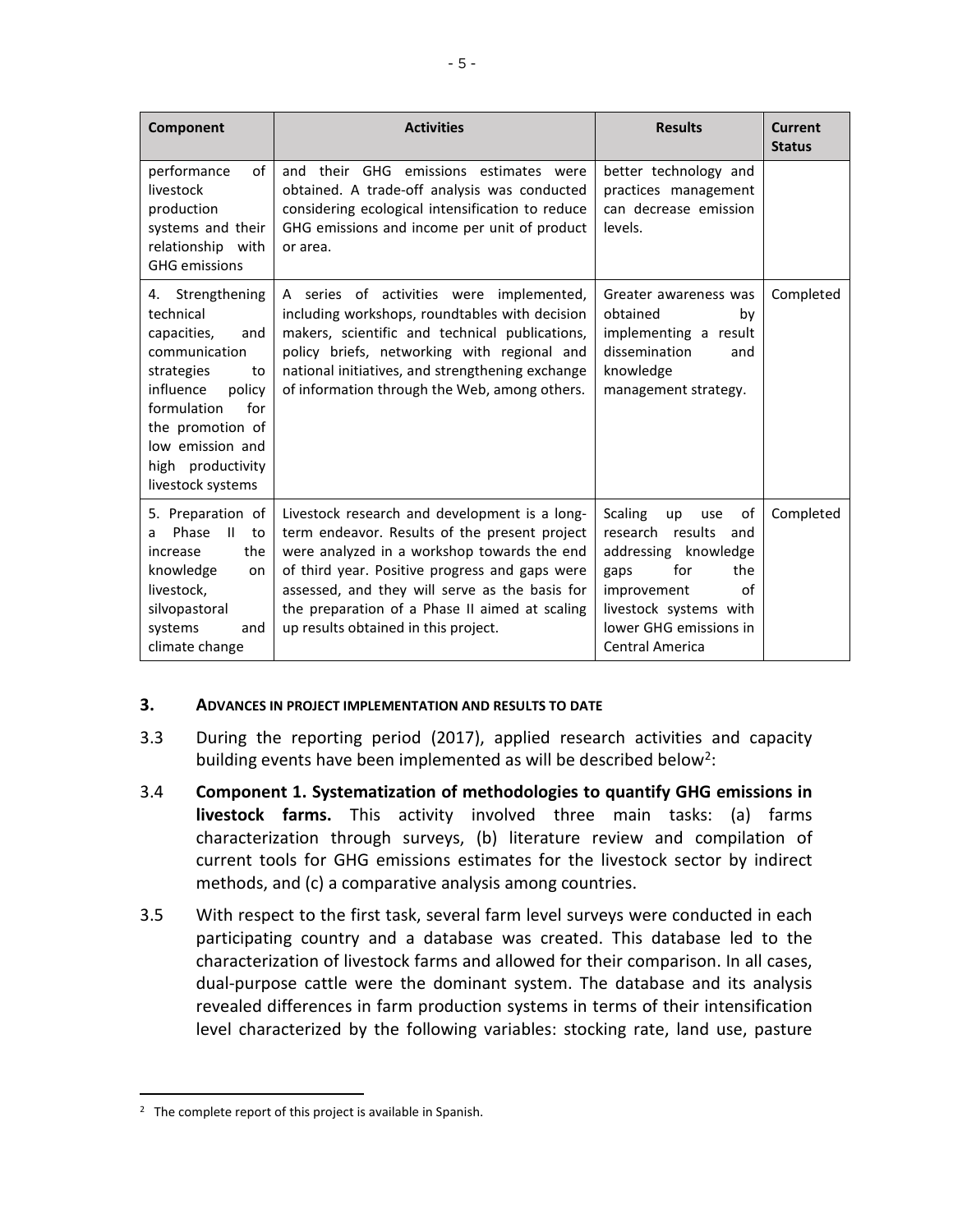management, fertilization, and use of supplementary forages. Consequently, GHG emission rates can be obtained for each farm intensification level.

- 3.6 For the indirect estimation of GHG emissions, a literature review was conducted (second task). As a result of this exercise, seven tools for GHG quantification were identified. From those, only four tools (Cool farm tool, Exc-Ant-FAO, INTA Tool, GHG-FONTAGRO Tool<sup>3</sup>) were chosen based on the following parameters: geographical location, livestock management, and other variables related to GHG emissions (energy, fuel, agrochemicals, animals, and waste). These tools were validated through an expert consultation workshop applying a multicriterion analysis. In this workshop, several public and private institutions participated (CATIE, INTA CORFOGA and MAG).
- 3.7 Subsequently (third task), the four selected tools for the indirect estimation of methane (CH4), nitrous oxide (N2O) and carbon dioxide (CO2) at farm level was used for GHG emissions estimations at particular farms in Costa Rica. The analysis of the data generated from the application of these tools, concluded that lower GHG emissions estimates were generated by the GHG-FONTAGRO tool compared to the IPCC methodologies. As a consequence, the GHG-FONTAGRO tool was selected for the estimation of GHG emissions by indirect methods.
- 3.8 Additionally, and depending on the farm intensification level, preliminary results of indirect estimates (Table 4) show that higher total GHG emissions have been found in Honduras (100.38 t CO2e/year) than in Costa Rica (94.2 t CO2e/year), and Nicaragua (81.77 t CO2e/year)<sup>3</sup> at medium farm intensification level.
- 3.9 In general, enteric fermentation is the main source of the emissions, representing 79, 75 and 85% of total emissions at medium levels of intensification in Costa Rica, Honduras and Nicaragua farms, respectively. Methane gas emissions from enteric fermentation are higher in those farms where grazing is the main practice, whereas the use of fodder banks and concentrates (indicators of system intensification) contribute to a reduction in emissions.
- 3.10 The same research indicates fertilization as the second source of GHG emissions in Costa Rica, and fuel in Honduras and Nicaragua for each level of intensification. In "high technology farms", nitrogen fertilizers are mostly used for crops and cut and carry forages, whereas in pastures used under grazing the application of manure collected in milking parlors is the most common practice. The use of electricity and fossil fuel (gasoline and diesel) at farm level is basically for machinery operation and transport.

<span id="page-11-0"></span> <sup>3</sup> Fontagro's tool is a model built from data related to local livestock production systems that better represents the local production conditions and thus the GHG emission rate. It was designed based on the methodology recommended by IPCC.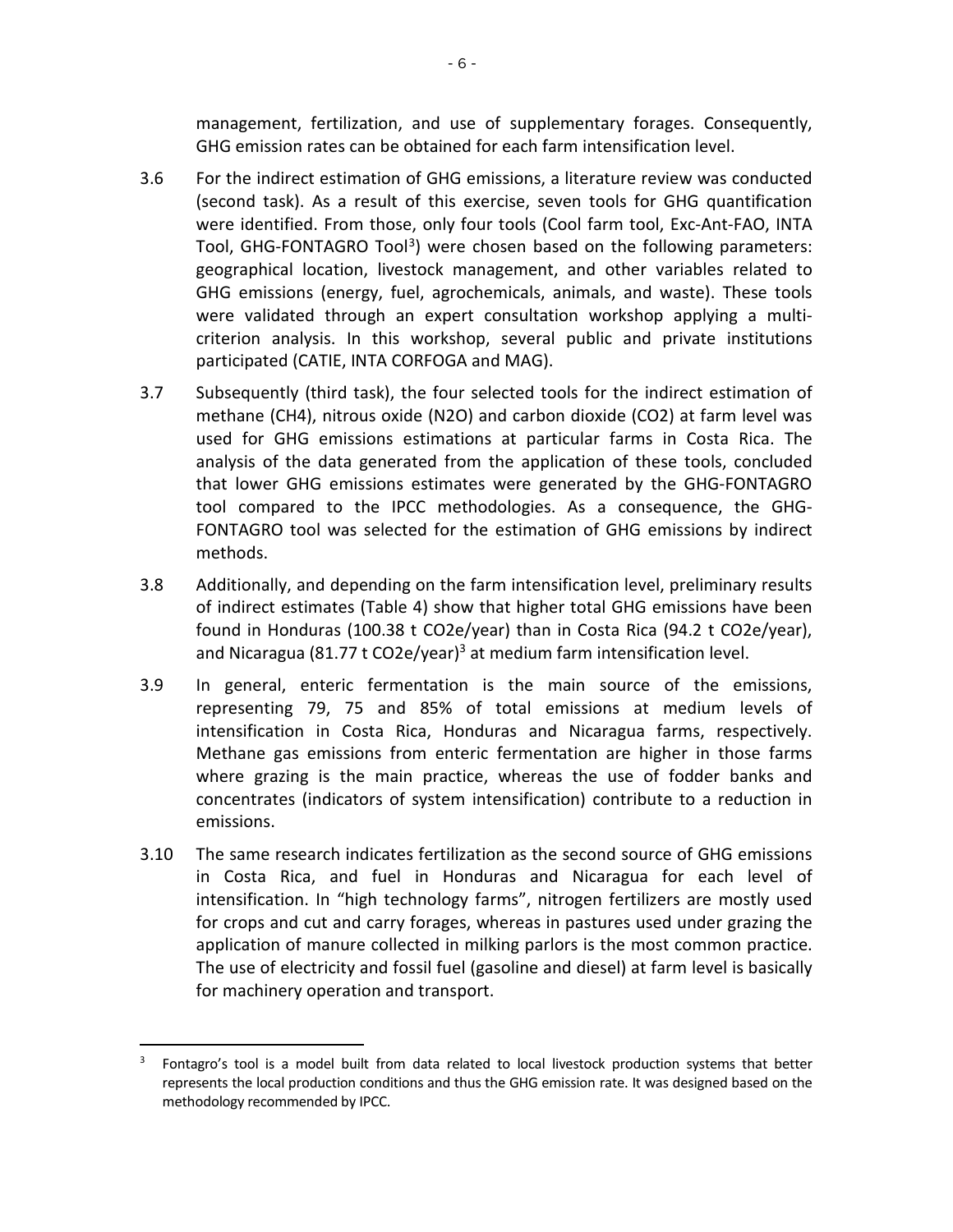| <b>Farm Intensification level</b> | High                     |      | <b>Medium</b> |      | Low                      |      |
|-----------------------------------|--------------------------|------|---------------|------|--------------------------|------|
|                                   | t CO <sub>2</sub> e/year | %    | t CO2e/year   | %    | t CO <sub>2</sub> e/year | %    |
|                                   |                          |      | Costa Rica    |      |                          |      |
| <b>Enteric fermentation</b>       | 54.74                    | 82%  | 74.63         | 79%  | 68.29                    | 84%  |
| Manure                            | 1.37                     | 2%   | 1.88          | 2%   | 1.56                     | 2%   |
| Fuel                              | 2.77                     | 4%   | 5.12          | 5%   | 5.39                     | 7%   |
| Fertilization                     | 6.55                     | 10%  | 12.02         | 13%  | 5.26                     | 6%   |
| Electricity                       | 1.53                     | 2%   | 0.56          | 1%   | 0.46                     | 1%   |
| Total                             | 66.94                    | 100% | 94.2          | 100% | 80.96                    | 100% |
|                                   |                          |      | Honduras      |      |                          |      |
| <b>Enteric fermentation</b>       | 57.35                    | 67%  | 75.11         | 75%  | 58.59                    | 70%  |
| Manure                            | 2.65                     | 3%   | 5.18          | 5%   | 2.71                     | 3%   |
| Fuel                              | 25.96                    | 30%  | 19.24         | 19%  | 21.34                    | 26%  |
| Fertilization                     | 0.05                     | 0%   | 0.67          | 1%   | 0.32                     | 0%   |
| Electricity                       | 0.02                     | 0%   | 0.17          | 0%   | 0.21                     | 0%   |
| Total                             | 86.02                    | 100% | 100.38        | 100% | 83.17                    | 100% |
|                                   |                          |      | Nicaragua     |      |                          |      |
| <b>Enteric fermentation</b>       | 65.46                    | 80%  | 69.5          | 85%  | 79.82                    | 88%  |
| Manure                            | 0.85                     | 1%   | 0.9           | 1%   | 0.96                     | 1%   |
| Fuel                              | 9.69                     | 12%  | 8.52          | 10%  | 8.79                     | 10%  |
| Fertilization                     | 4.92                     | 6%   | 2.74          | 3%   | 1.37                     | 2%   |
| Electricity                       | 0.11                     | 0%   | 0.12          | 0%   | 0.2                      | 0%   |
| Total                             | 82.02                    | 100% | 81.77         | 100% | 91.15                    | 100% |

#### **Table 4. Indirect GHGs estimates by farm level intensification and country**

Source: Own estimates (2017)

3.11 Additionally, this research estimated GHG emissions per unit of product (milk) for each country and farm intensification level. Results show that Costa Rica has higher level of GHG emissions per kilo of milk and for each farm intensification level, compared to Honduras and Nicaragua. However, Costa Rica and Honduras present higher emissions rates per unit of milk at medium intensification level than Nicaragua [\(Table 5\)](#page-12-0). The information obtained from this research will permit introducing new practices or technologies aimed at increasing farm productivity in a sustainable manner, i.e. decrease GHG emissions per unit of milk while increasing productivity.

<span id="page-12-0"></span>

| Table 5. Indirect GHG's estimates by unit of product (kg CO2e per kg of milk) |      |      |      |  |
|-------------------------------------------------------------------------------|------|------|------|--|
| Farm Intensification level<br>High<br><b>Medium</b><br>Low                    |      |      |      |  |
| Costa Rica                                                                    | 1.5  | 2.23 | 2.91 |  |
| Nicaragua                                                                     | 0.31 | 0.32 | 0,33 |  |
| <b>Honduras</b>                                                               | 0.14 | 0.24 | 0,23 |  |

Source: Own estimates (2017)

3.12 In Panama, the research focused on estimating GHG emissions during two weather seasons (dry and humid). The estimates show that GHG emissions are higher during the dry season, probably due to the weather impact on forage quality [\(Figure 1\)](#page-13-0). The research also found a negative correlation between GHG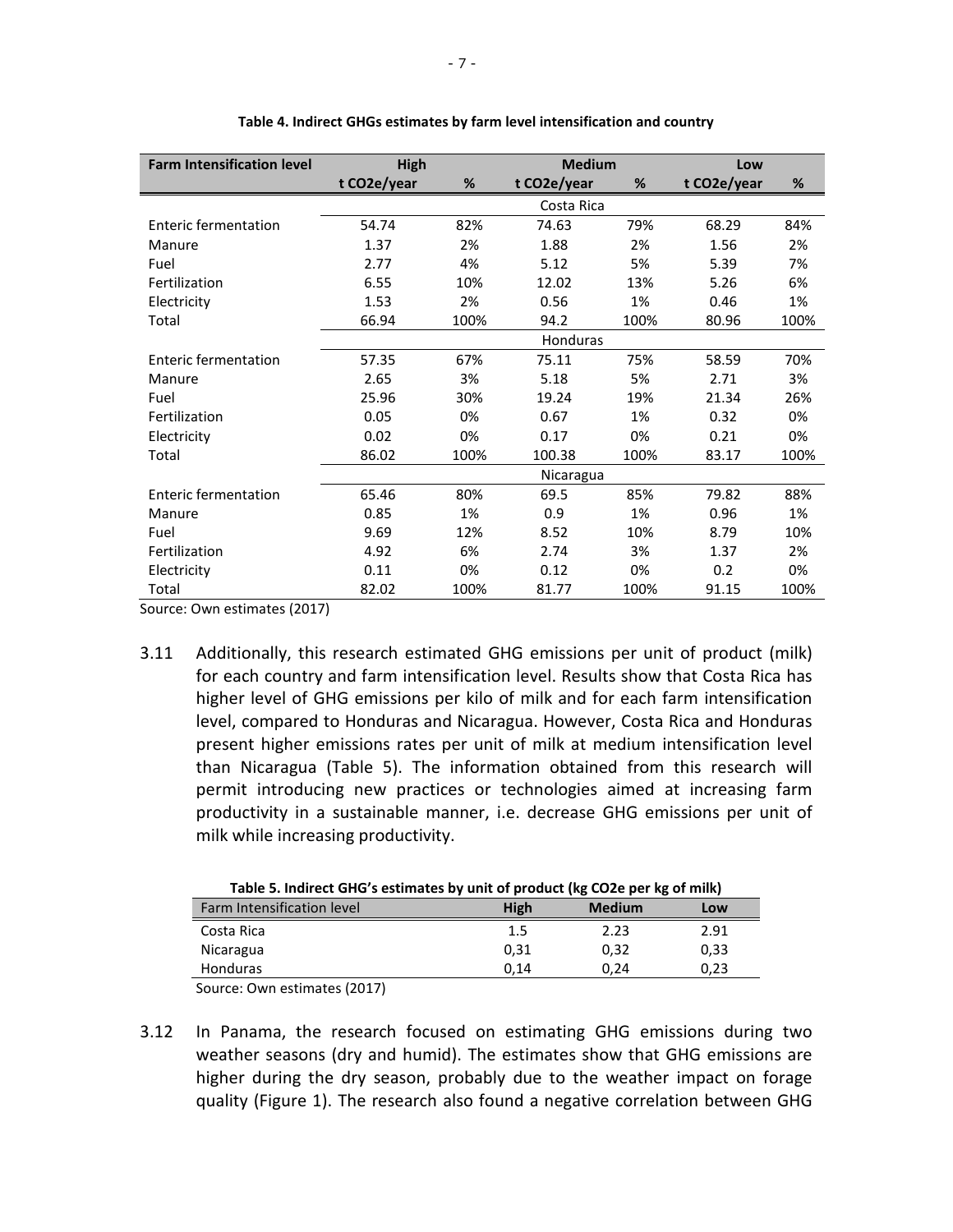emissions and milk production per cow, regardless of the season (Figure 2 and 3).

<span id="page-13-0"></span>

**Figure 1. Dairy milk production and GHG emissions during two seasons in Panama**

- 3.13 **Component 2. Quantification of GHG emissions under various levels of livestock systems intensification and direct / indirect methods.** This component included two main tasks: (a) pilot sites selection and monitoring (farms and experimental sites), and (b) direct assessment of GHG emissions, baseline definition, and final estimation of emissions factors (direct and indirect methods).
- 3.14 The quantification of GHG emissions was conducted by direct methods at experimental pilot sites and by indirect method at 70 farm pilot sites. Several experimental plots for methane (CH4) and nitrous oxide (N2O) measurement were established. These measurements are of special interest given their relevance for the quantification of local values. In addition to the gas measurements, the flux between soil and atmosphere (N2O) and between animal and atmosphere (CH4), was monitored.
- 3.15 In the experimental sites (CATIE and Los Diamantes) two trials were conducted for direct estimation of methane (CH4) and nitrous oxide (N2O). To conduct the direct gases estimations, two protocols for methane (CH4) and nitrous oxide (N2O) sampling were finalized. The protocol for CH4 sampling was elaborated under the SF6 technique for Costa Rica, while the protocol for  $N_2O$  sampling was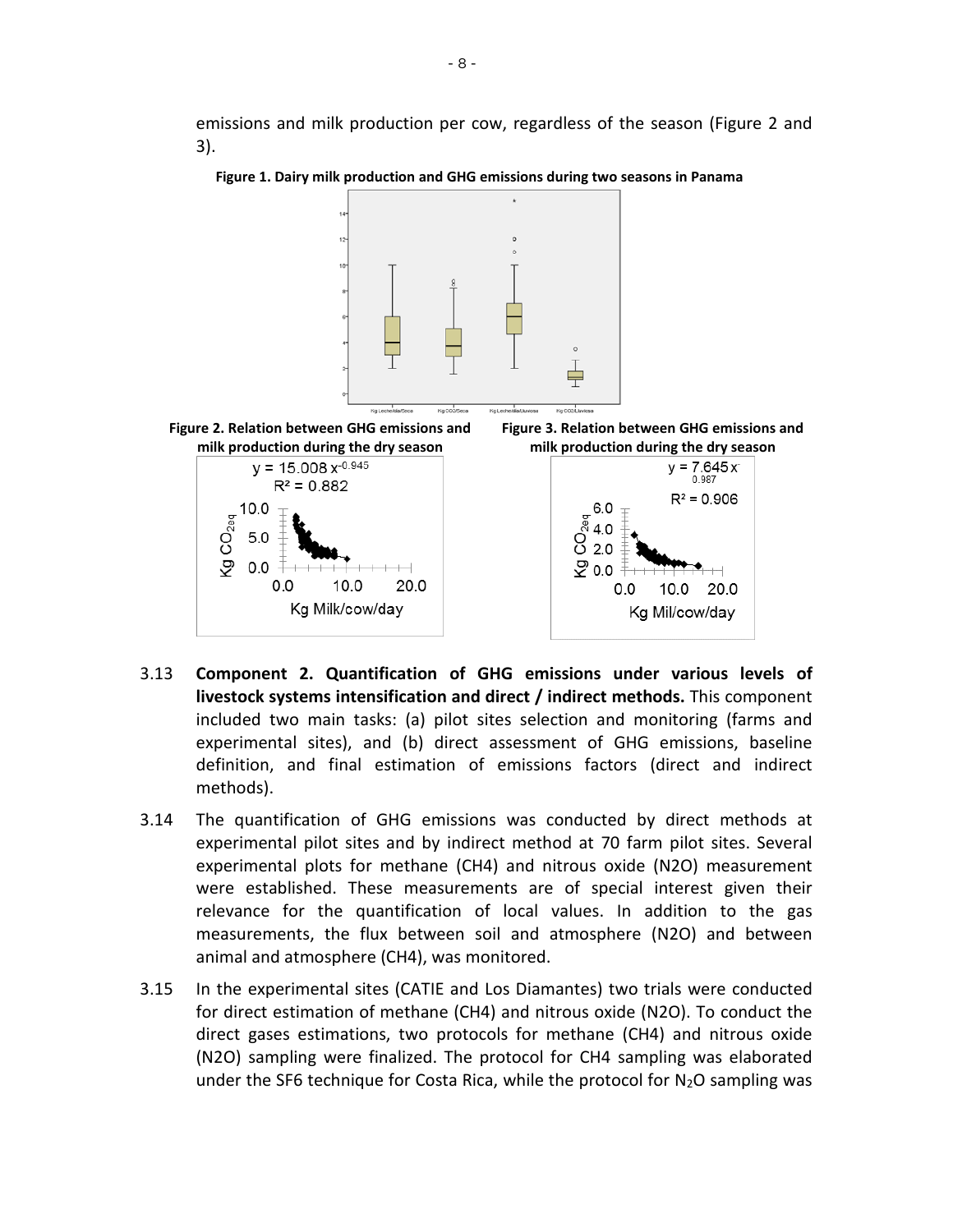developed under the Closed-Chamber Technique  $(CCT)^{4-5}$  $(CCT)^{4-5}$  $(CCT)^{4-5}$  $(CCT)^{4-5}$  $(CCT)^{4-5}$  for Costa Rica, Honduras, Nicaragua and Panama.

- 3.16 For indirect measurement for GHG emissions surveys were conducted on 70 farm sites (Costa, Rica, Honduras, Nicaragua and Panama). The selection criteria for these farms was based on variables such as carrying capacity, pasture area, feeding stock, and individual animal production. Based on those variables, farms were classified in three intensification levels (low, medium and high). For farm monitoring, two main tasks were conducted. First, a protocol for CH4 emissions estimates was performed and implemented in 70 farms (approx. 15 farms in each country). Second, the indirect and direct CH4 emissions estimates were compared among farms every three months. Based on that data, new tools to increase animal productivity with low CH4 emissions were designed, and one manual on good practices for Honduras and Nicaragua was finalized<sup>[6](#page-14-2)</sup>. Preliminary results from this activity are currently being analyzed.
- 3.17 To monitor the flux between soil and atmosphere, emissions of nitrous oxide (N2O) were measured by using the Closed-Chamber Technique (CCT). For that purpose, in each country, the project has established experimental plots in pastures currently under use. The "Closed-Chamber Technique" is still in validation. It is foreseen that such technique could be used for assessing the impact of nitrogen fertilizers in pastures and on GHG emissions. This report does not contain yet the conclusions of those trials, because the gas chromatography technique is still under calibration by the INTA Costa Rica lab technicians.
- 3.18 To monitor the flux between the animal and the atmosphere, measurements on methane (CH4) were conducted at experimental plots in "Los Diamantes" (Costa Rica). The experiment considered two types of pastures (one with the specie *Ischaemum indicum* sp. and the second with *Brachiaria* ssp.), two different grazing systems (traditional and Voisin), and a cattle herd constituted by males and females at different ages. The measure of CH4 on live animals was made by using individual collars with a collector tube and the sulfur hexafluoride (SF6) technique<sup>7</sup>, both estimated by gasses chromatography. Daily methane emissions in grazing cattle are being measured in samples collected with portable equipment carried by the animals, not affecting their movement and behavior. Those measurements are being done only in Costa Rica.
- 3.19 Preliminary data show that greater levels of methane emission were observed in younger animals, and emissions levels declined as animals grew. The treatments based in different type of pasture for female and male cattle indicate that total

<span id="page-14-0"></span> <sup>4</sup> Rondon, M. 2000. Land use and balance of greenhouse gases in Colombia Tropical savants, Ph.D. Thesis Cornell University, USA. 211p.<br><sup>5</sup> Klein, C., Harvey, M. 2012. Nitrous Oxide Chamber Methodology Guidelines. Ministry for Primary Industries.

<span id="page-14-1"></span>Wellington, UK. 1-146. 6 Wellington, UK. 1-146. 6 The manual is also serving as a valuable input for the preparation of the NAMA in Honduras.

<span id="page-14-2"></span>

<span id="page-14-3"></span><sup>7</sup> JOHNSON, K., JOHNSON, D. 1995. Methane emissions from cattle. Journal of Animal Science. 73: 2483-2492.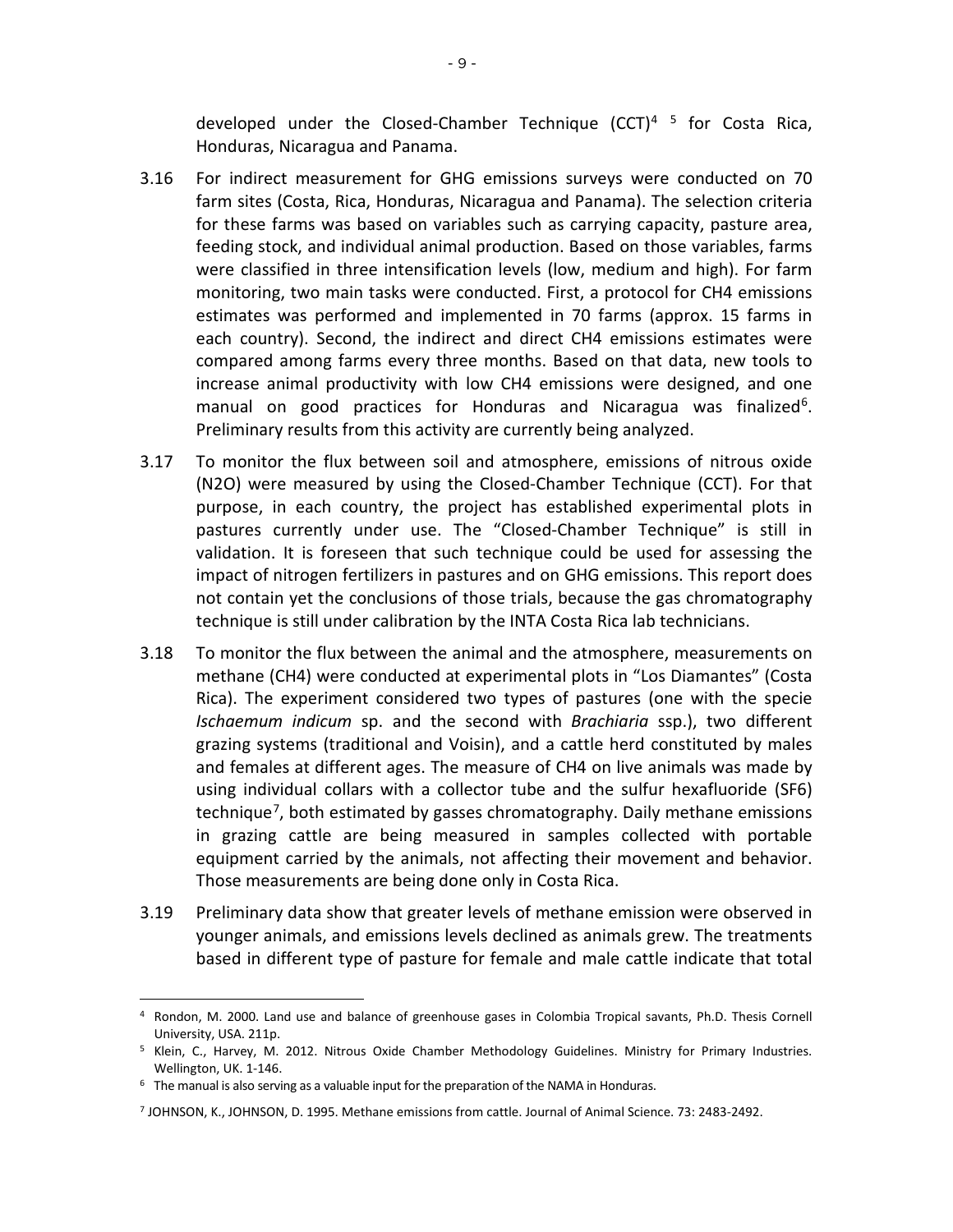methane emissions per animal per day are similar (200 and 168 g CH<sub>4</sub> animal<sup>-1</sup>  $day<sup>-1</sup>$ , respectively). In general, results indicate that factors affecting animal physiological state and age would influence voluntary consumption and thus the methane emissions rate.

- 3.20 **Component 3. Evaluation of economic performance of livestock production systems and their relationship with GHG emissions***.* This activity is being carried out in Panama. During 2016, a farm socio-economic analysis has been finalized and a study on GHG emissions and their economic impact is still under preparation. During 2017, several benefit-cost analyses on dairy farms resulted in a negative correlation between better practices to decrease emissions and market prices ( $r=-0.19$  Costa Rica,  $R = -0.24$  Nicaragua,  $R = -0.01$  Honduras, and R = -0.18 Panama), probably due to the lack of consumer awareness and market differentiation.
- 3.21 **Component 4. Strengthening technical capacities, and communication strategies to influence policy formulation for the promotion of low emission and high productivity livestock systems.**
- 3.22 During 2017, technical capacities were strengthened in each country by organizing different activities such as short trainings, seminars, farm workshops, among others. These capacity building events were further complemented by the involvement of students (undergraduate, MSc and PhDs) and farmers in project activities.
- 3.23 In each country, pilot plots were implemented and will act as model for future GHGs emissions estimates and test of agronomic practices.
- 3.24 In the region, more than 50 students and professors were trained in livestock good practices to increase productivity while decreasing GHG's emissions. Some examples are: four students from the Autonomous University of Honduras - CURLA, who are working with the DICTA; four students from the Master's Degree in Sustainable Livestock from the Central University of Nicaragua and are supporting the project activities with the INTA-CR; two students of the Master of Agroforestry and Sustainable Agriculture – CATIE, a chemistry student from the National University of Costa Rica, a Master of Forest Economics student at the University of Denmark, and an economic master's degree student from the University of La Campiña, Brazil.
- 3.25 Similarly, around 300 farmers were introduced to new knowledge to improve herd management and pasture quality. More awareness was created by the result dissemination and knowledge management activities given by this project. Around 15% of farmers were women.
- 3.26 In Costa Rica, five professionals were trained in CH4 sampling and measurements techniques (two from Peru, two from Panama and one from Costa Rica). Three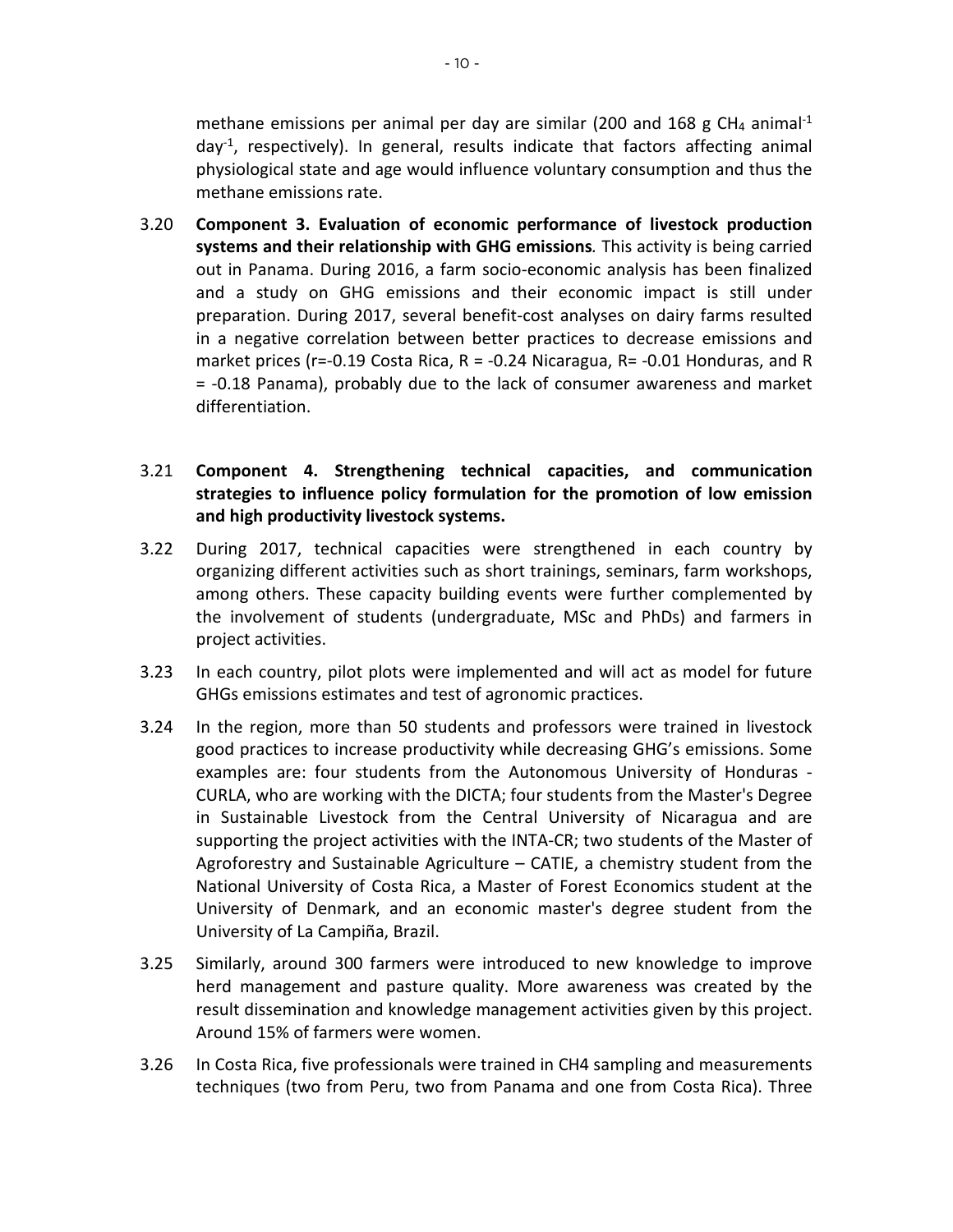workshops on N2O measurements were organized, and several meetings with national authorities of the Ministry of Agriculture and Livestock and the Nationally Appropriate Mitigation Actions (NAMAs) from Costa Rica, were held.

- 3.27 In Honduras, four students from Universidad Autonoma de Honduras (CURLA) started their research together with the "Dirección de Ciencia y Tecnología Agropecuaria" (DICTA). Two workshops with 50 farmers (15% women) were organized. Furthermore, the project team leader shared preliminary results from the livestock platform research during a national congress on GHG emissions, event that was coordinated by the Ministry of Environment.
- 3.28 In Nicaragua, the methodologies developed by the project were incorporated in a national project named "Proyecto de Reconversión de la Ganadería", leading by the national research institute INTA Nicaragua.
- 3.29 In Panama, meetings with representatives from the Ministry of Agricultural Development (Ministerio de Desarrollo Agropecuario, MIDA) were held.
- 3.30 The above described events, aimed at expanding the technical capacities in Central America, have contributed to the following specific outputs: (a) increased laboratory capacity for gas chromatography in Costa Rica; (b) scientific and technical publications are in process; (c) presentations of project findings at international scientific events; (d) databases and project findings are being used for policy design, such as in the case of Honduras and Costa Rica that developed Nationally Appropriate Mitigation Actions (NAMAs) for the livestock sector.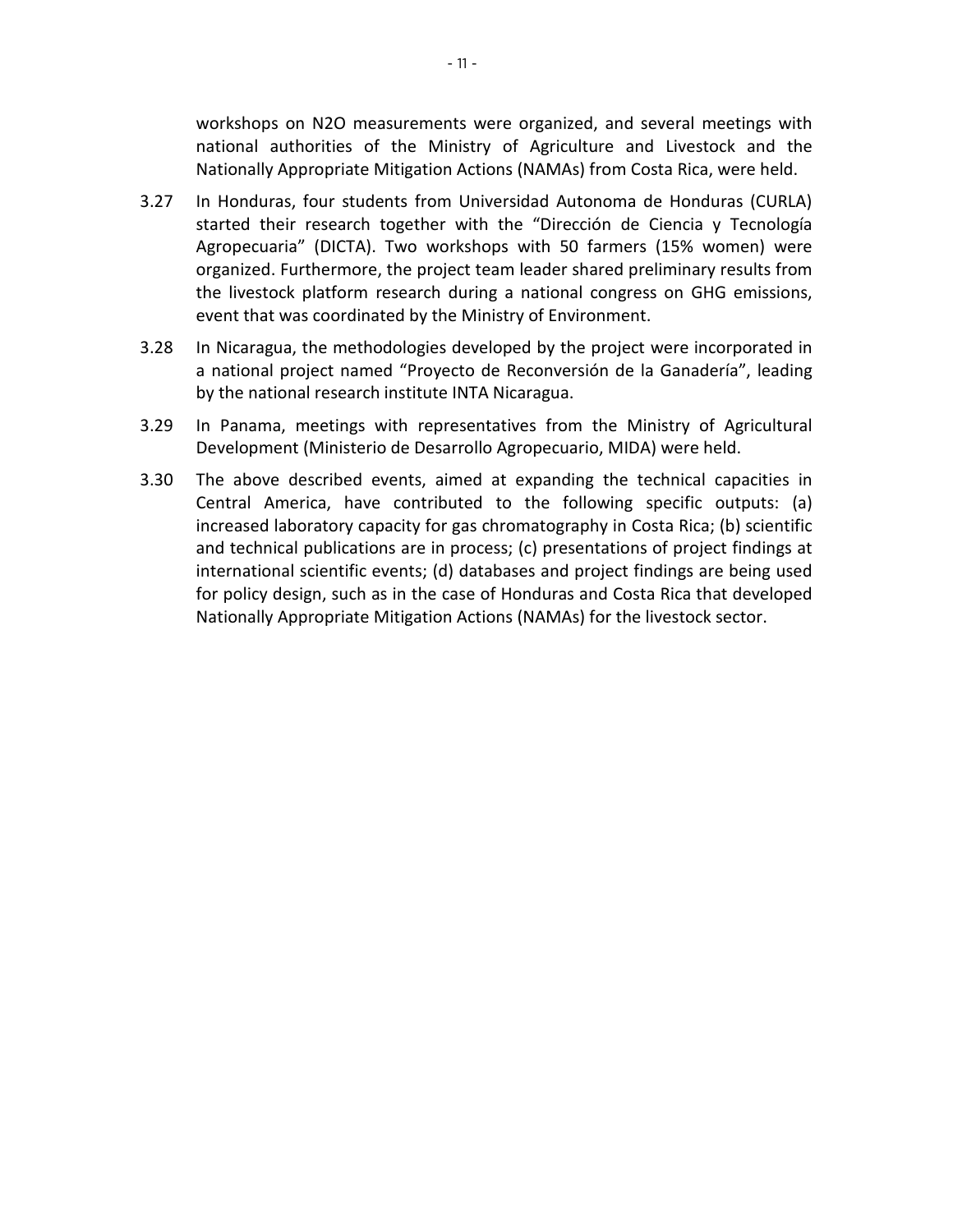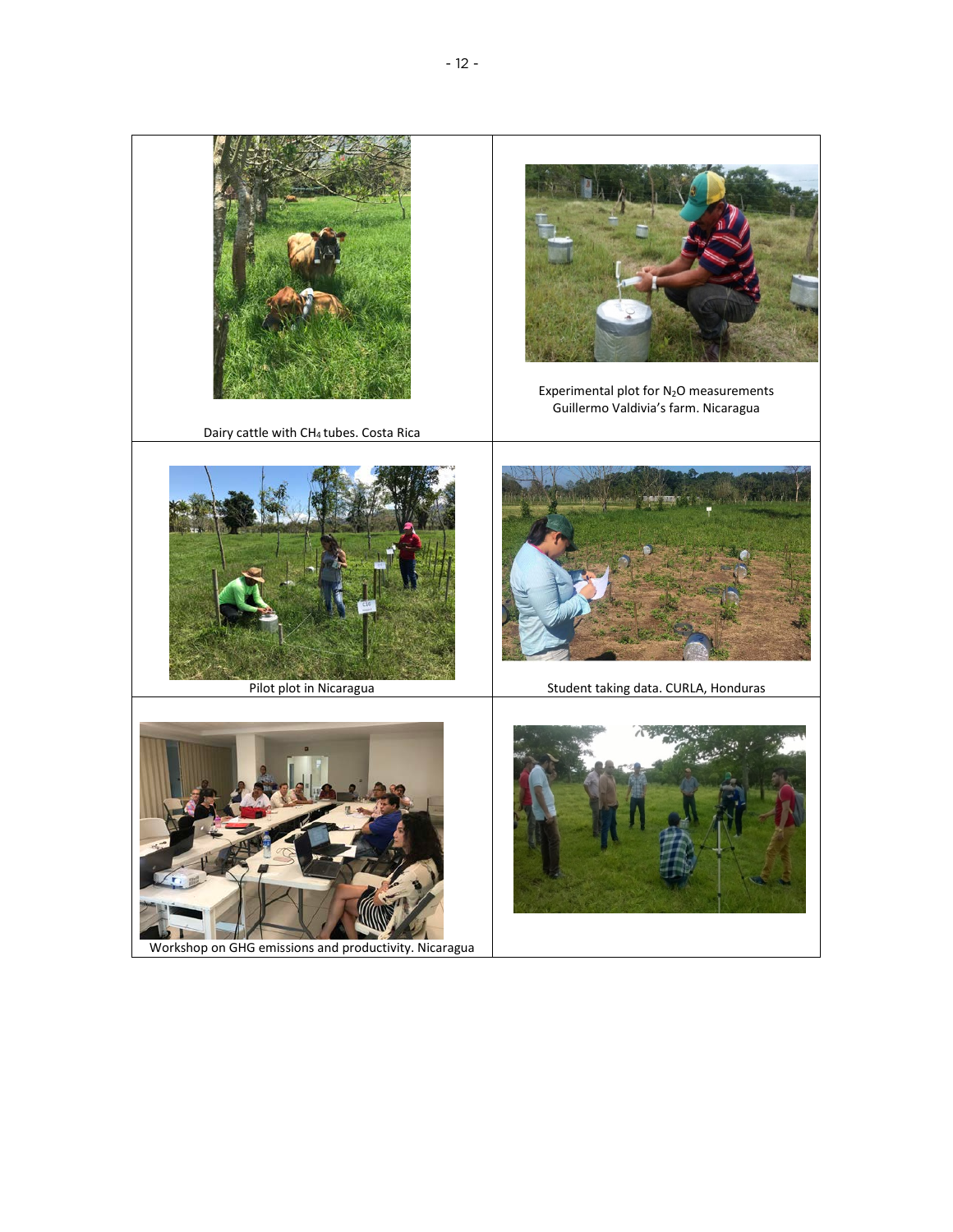### <span id="page-18-0"></span>**B. DAIRY SYSTEMS IN THE ANDEAN REGION. IICA-PERU (FTG/RF-14653-RG):**

### **1. OBJECTIVE**

3.31 The general objective of this project is to improve the positioning in the IPCC of the countries from the Andean Region on the estimates of GHG emissions (methane and nitrous oxide) originated by agricultural activities, especially from dairy production. In order to achieve this goal, the project seeks to build institutional capacity for measuring the mentioned GHG and improve the dairy systems in the Andean Region without affecting the natural environment.

### **2. PROJECT ACTIVITIES**

3.32 The project, executed by the Inter American Institute for Cooperation on Agriculture (IICA), contemplates the financing of activities that will define and apply methane and nitrous oxide measurement methods to dairy production systems in the Andean Region. To that effect, two pilot sites are to be identified in Colombia and Peru. These activities and their expected outputs and results are presented in Table 6 and advances in execution described in the subsequent paragraphs.

| <b>Activities</b><br>Component                                                                                                                                 |                                                                                                                                                                                                                                                                                                                                                                                                                                                                                                                                                                                                                                                                                                                    | <b>Expected results</b>                                                                                           | <b>Current</b> |
|----------------------------------------------------------------------------------------------------------------------------------------------------------------|--------------------------------------------------------------------------------------------------------------------------------------------------------------------------------------------------------------------------------------------------------------------------------------------------------------------------------------------------------------------------------------------------------------------------------------------------------------------------------------------------------------------------------------------------------------------------------------------------------------------------------------------------------------------------------------------------------------------|-------------------------------------------------------------------------------------------------------------------|----------------|
|                                                                                                                                                                |                                                                                                                                                                                                                                                                                                                                                                                                                                                                                                                                                                                                                                                                                                                    |                                                                                                                   | <b>Status</b>  |
| 1. Bio-physical and<br>socio-economic<br>characterization<br>of<br>livestock production<br>systems in pilot sites.                                             | Analyzes information to characterize project<br>sites under traditional and improved livestock<br>systems. Topics analyzed included: soil maps,<br>climate data, pastures, human and livestock<br>population,<br>production<br>systems,<br>inputs,<br>outputs, prices, etc.                                                                                                                                                                                                                                                                                                                                                                                                                                        | Two pilot sites identified<br>in Colombia and Peru.                                                               | Completed      |
| 2. Measurement of<br>enteric methane and<br>oxide<br>nitrous<br>on<br>traditional<br>and<br>improved<br>dairy<br>production systems<br>in pilot project sites. | Treatments including addition of bovine urine<br>or nitrogen fertilizer and inhibitors of nitrogen<br>mineralization will be performed. The sulfur<br>hexafluoride (SF6) technique was used to<br>measure enteric methane, according to the<br>methodology proposed by Johnson et al (1995)<br>Grainger et al (2007).<br>For the<br>and<br>measurement of nitrous oxide (N2O) in the soil,<br>an experiment using closed chambers was<br>established in each pilot site on pastures of<br>various qualities. The design of chambers and<br>the sampling methodologies followed the<br>protocols established by Rochette and Erick-<br>Hamel (2008) and the methodology itself was<br>adjusted to local conditions. | Training was provided to<br>least<br>at<br>two<br>professionals<br>per<br>participating institution.              | Completed      |
| Evaluation<br>3.<br>of<br>feeding<br>strategies<br>and their effects on<br>enteric methane and<br>nitrous<br>oxide<br>emissions.                               | Experiments comparing diets of low and high<br>digestibility were stablished in each pilot site.<br>For the experiments, a cross-over design was<br>utilized with "n" animals x 2 treatments x 2<br>periods. Pastures and supplements were<br>analyzed and their digestibility determined,<br>and the emission measured in each animal                                                                                                                                                                                                                                                                                                                                                                             | Capacity established in<br>at least four institutions<br>of the Andes for the<br>measurement of GHG<br>emissions. | On track       |

#### **Table 6: Project Components and Activities**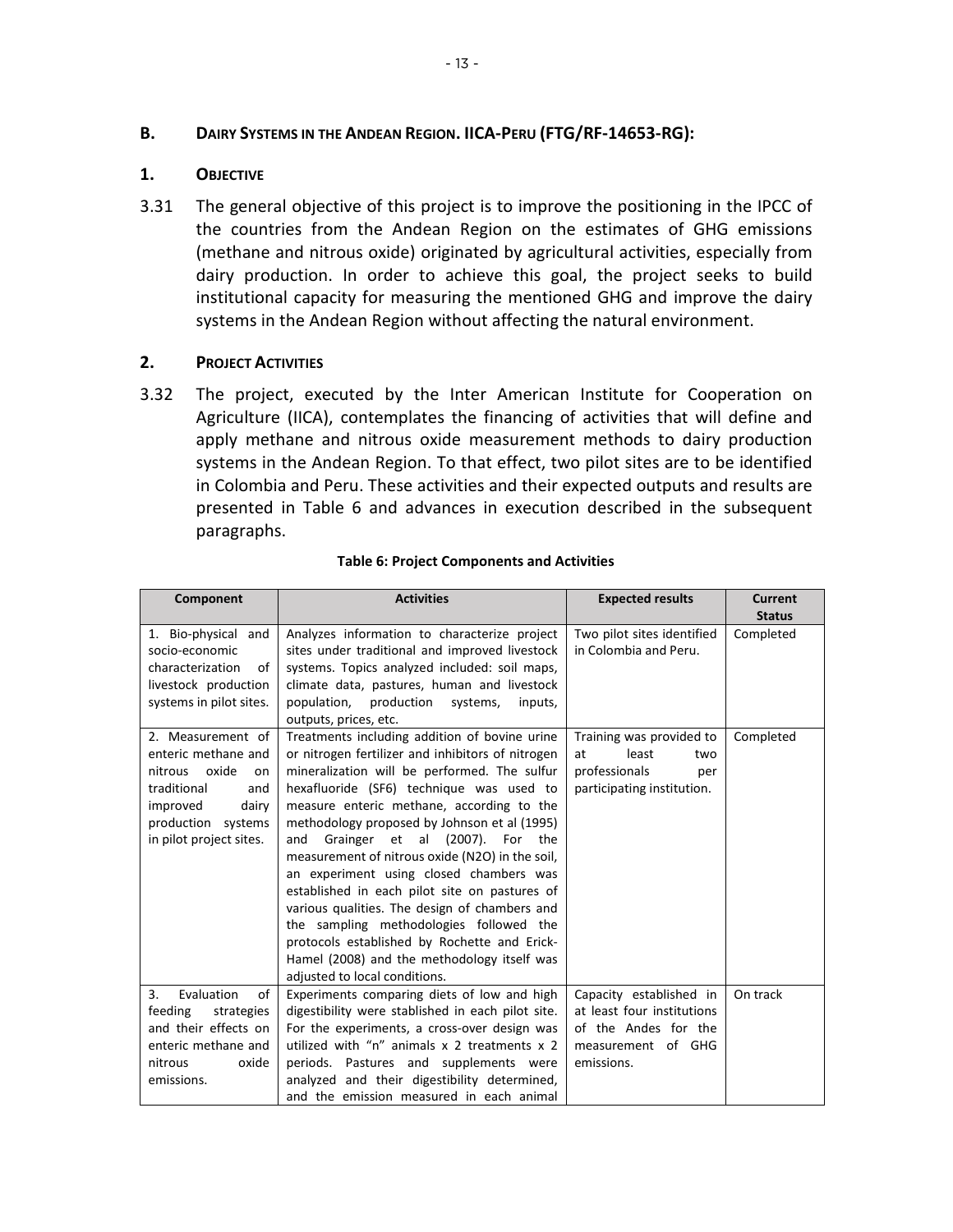| Component                           | <b>Activities</b>                                                                    | <b>Expected results</b>                          | <b>Current</b> |
|-------------------------------------|--------------------------------------------------------------------------------------|--------------------------------------------------|----------------|
|                                     |                                                                                      |                                                  | <b>Status</b>  |
|                                     | during a<br>seven-day period,<br>using the<br>methodology developed in the FONTAGRO- |                                                  |                |
|                                     | New Zealand project in the Southern Cone                                             |                                                  |                |
|                                     | (FTG/RF-1028-RG).                                                                    |                                                  |                |
| 4. Development of                   | The LIFE-SIM (Livestock Feeding Strategies                                           | Capacity established in                          | Pending        |
| scenarios to mitigate               | Simulation Models, Leon-Velarde et al, 2006)                                         | at least four institutions                       |                |
| enteric methane and                 | models was utilized to measure the enteric                                           | of the Andes for the                             |                |
| nitrous<br>oxide                    | methane and nitrous oxide emissions under                                            | modeling of scenarios to                         |                |
| emissions<br>under                  | various dairy production systems. These                                              | mitigate GHG emissions.                          |                |
| various<br>dairy                    | models<br>integrated<br>livestock<br>production                                      | Development<br>of                                |                |
| production systems.                 | responses with bio- economic analysis and                                            | strategies to<br>increase                        |                |
|                                     | methane emissions. The model was calibrated                                          | livestock<br>productivity                        |                |
|                                     | with results of the previous activity (3).                                           | reduce<br><b>GHG</b><br>and                      |                |
|                                     |                                                                                      | emissions.                                       |                |
| 5.<br>Strengthening                 | A virtual platform was created to exchange                                           | of<br>Development                                | Pending        |
| research capacity on                | information on livestock and GHG emissions                                           | strategies to increase                           |                |
| measurement<br>of                   | among researchers, extensionists, students and                                       | livestock<br>productivity                        |                |
| GHG emissions and                   | decision makers. Information was exchanged                                           | reduce<br><b>GHG</b><br>and                      |                |
| contribution<br>to                  | with other projects supported by FONTAGRO                                            | emissions. Contributions                         |                |
| formulation<br>policy               | and New Zealand in Central America and the<br>Southern                               | policy<br>dialogue.<br>to<br>Increased number of |                |
| for the promotion of<br>sustainable | Other<br>Cone.<br>linkages<br>were<br>established with decision makers from the      | members of GRA.                                  |                |
| dairy<br>systems                    | Ministries of Agriculture and the Environment,                                       |                                                  |                |
|                                     | the academia and civil society to discuss policy                                     |                                                  |                |
|                                     | issues to promote more sustainable livestock                                         |                                                  |                |
|                                     | systems. Policy briefs were prepared, and                                            |                                                  |                |
|                                     | roundtables organized for these purposes.                                            |                                                  |                |
|                                     | Andean countries which at present are not                                            |                                                  |                |
|                                     | members of the GRA will be encouraged to                                             |                                                  |                |
|                                     | become members.                                                                      |                                                  |                |

### **3. ADVANCES IN PROJECT IMPLEMENTATION AND RESULTS TO DATE**

3.33 During 2017, the project made important progresses in the implementation of the planned activities. Both in Peru as well as in Colombia, pilot sites were established, and first estimations of methane and nitrate oxide were performed.

## *3.34* **Component 1. Bio-physical and socio-economic characterization of livestock production systems in pilot sites***.*

3.35 Since 2016 and in 2017, dairy production systems in Junin (Peru) were analyzed and characterized according to their bio-physical traits (meters above sea level, "masl"; soil maps, climate data, pastures - natural grasslands or alfalfa) and socio-economic characteristics (human and animal population, production systems, inputs, outputs, prices, among others). Based on this analysis, two pilots sites were considered: a) the Agrarian Cooperative "San Francisco de Chichausiri" under traditional herd management based on natural grasslands; and b) the Regional Development Institute (IRD-Sierra - UNA La Molina, 3,200 masl) under improved herd management based on alfalfa pastures. The bio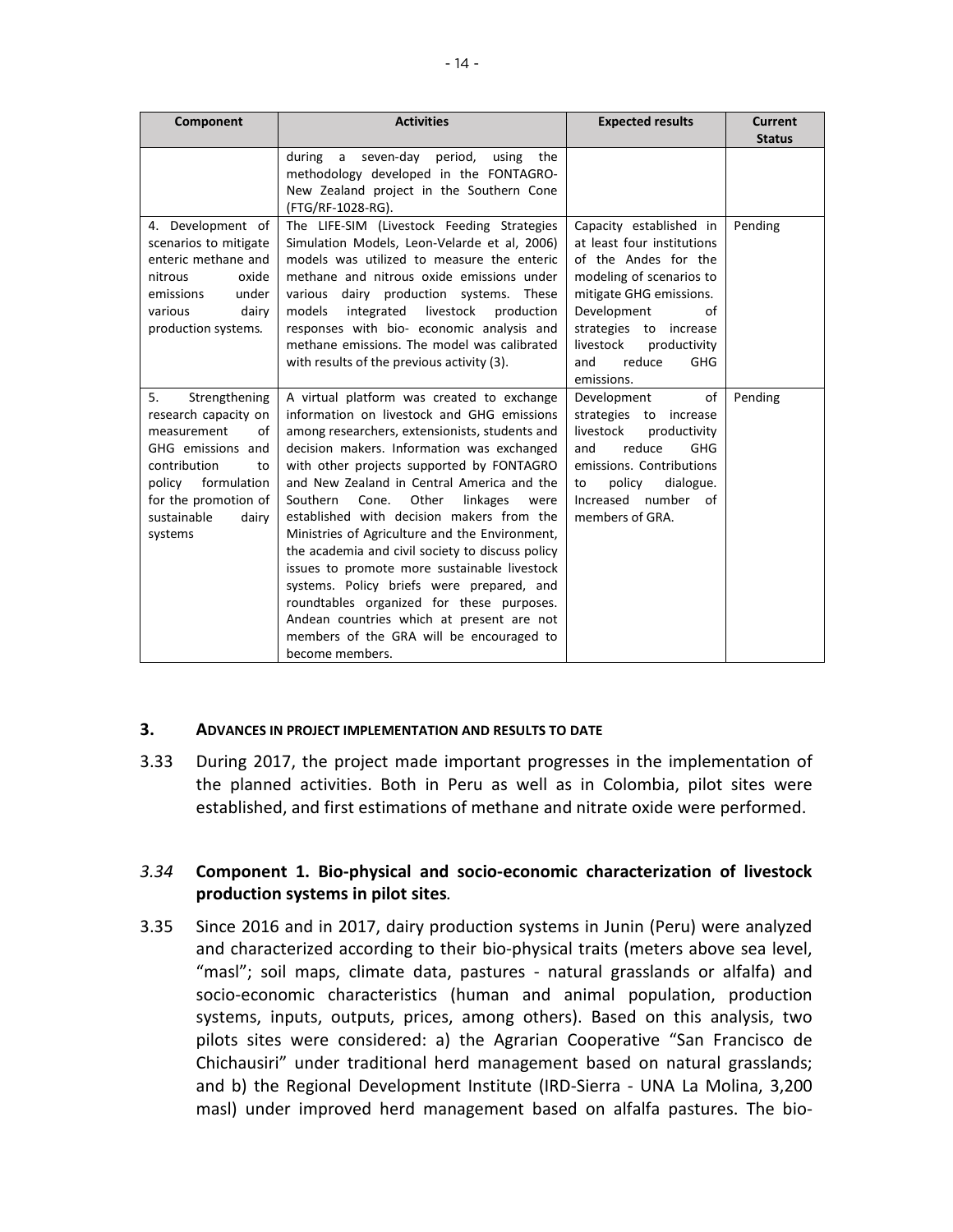socio-economic characterization of the prevalent dairy production systems in the participating countries was developed in a report completed in 2015 with secondary information. Table 1 summarizes the characteristics of these systems.

| <b>Attribute</b><br><b>Bolivia</b> |                                                                                                 | Colombia                                                                                               | <b>Ecuador</b>                                                                         | Peru                                                       |  |  |
|------------------------------------|-------------------------------------------------------------------------------------------------|--------------------------------------------------------------------------------------------------------|----------------------------------------------------------------------------------------|------------------------------------------------------------|--|--|
| Region                             |                                                                                                 | High Andean Region                                                                                     |                                                                                        |                                                            |  |  |
| <b>Altitude</b>                    | 3,500-3,800 masl                                                                                | 2,500-4,000 masl                                                                                       | 2,400-3,500 masl                                                                       | 3,500-4,300<br>masl                                        |  |  |
| <b>Climate</b>                     | 12.5 °C, 72% RH,<br>300-350 mm                                                                  | 13.5 °C, 81% RH, 500-1500<br>mm                                                                        | 13.3 °C, 77% RH, 500-<br>2000 mm                                                       | 9.5 °C, 66%<br>RH, 500-600<br>mm                           |  |  |
| Food<br>System                     | Green alfalfa (rainy<br>season), rangeland<br>(dry season), wheat<br>middling and barley<br>hay | Grazing on kikuyo grass<br>(Pennisetum clandestinum)<br>for 50 to 70 days,<br>commercial balanced food | Grazing on kikuyo grass<br>(Pennisetum<br>clandestinum) and<br>holcus (Holcus lanatus) | Rangelands<br>Hay (eventually<br>during the dry<br>season) |  |  |
| Livestock                          | Creole and cross-<br>bred 95%                                                                   | Holstein<br>76%                                                                                        | Creole and cross-bred<br>98%                                                           | Creole and<br>cross-bred 87%                               |  |  |
| Milk<br><b>Production</b>          | 1,470 L<br>$(210 \text{ days})$<br>(e.g. Oruro)                                                 | 4,260 L<br>(305 days)<br>(e.g. Cundinamarca)                                                           | 2,103L<br>$(340 \text{ days})$<br>(e.g. Pichincha)                                     | 1.600L<br>$(200 \text{ days})$<br>(e.g. Puno)              |  |  |
| <b>Producers</b>                   | 55% small-scale<br>30% medium-scale                                                             | 27% small-scale<br>37% medium-scale                                                                    | 56% small-scale                                                                        | 80% small-scale                                            |  |  |

**Table 1. Prevalent livestock production systems in the Andean region (Bolivia, Colombia, Ecuador and Peru)**

### **3.36 Component 2. Measurement of enteric methane and nitrous oxide on traditional and improved dual dairy production systems in pilot sites.**

- 3.37 In the context of this component, two activities were carried out during 2017: (a) the design and implementation of experimental trials in pilot sites considering traditional and improved production systems, and (b) training in GHG measurements. Preparatory work was done including the acquirement of equipment and materials and prototypes for the quantification of CH4 and N2O were developed during 2016 and 2017<sup>8</sup>. During 2017 and based in protocols for measuring CH4 and N2O prepared the year before, the experiments were continuously calibrated to measure GHGs from pilot sites.
- 3.38 Experiments aimed at quantifying methane and nitrous oxide were conducted. The experiments were designed under the sulfur hexafluoride tracer methodology (Berndt et al., 2014) and the static chamber methodology (Klein & Harvey, 2015), respectively. Methane trials aimed at quantifying the emissions of sheep in intensive production systems; cattle in traditional pasture systems; and cattle in improved pasture systems. These trials were conducted in Peru. On the other hand, a trial with dairy cattle under traditional and strategic

<span id="page-20-0"></span>It is worth mentioning, that the CH4 and N2O prototypes for GHG measurements have become a pioneer technology in the Andean Region, as it leads to more precise emissions data.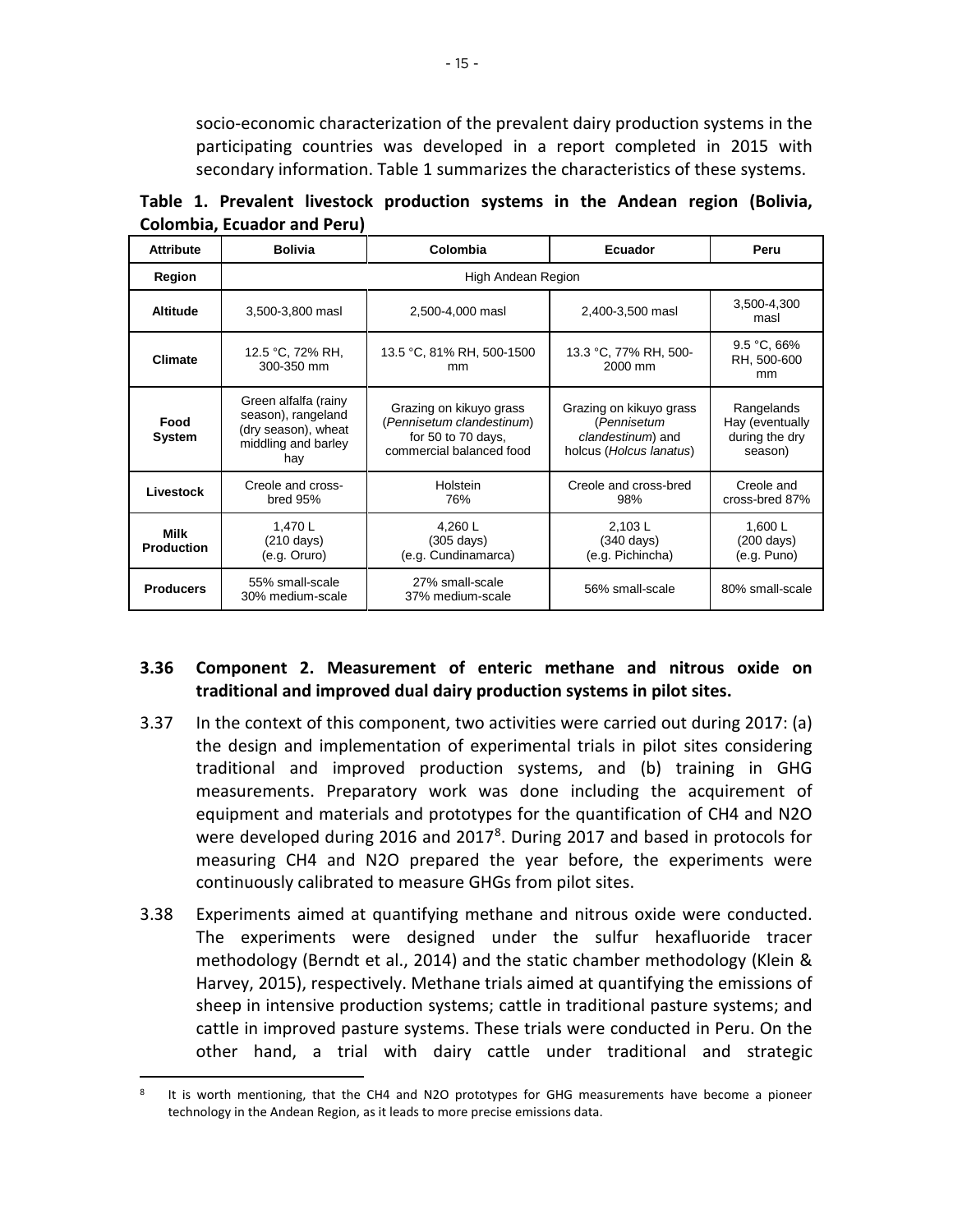supplementation was conducted in Colombia. The trial with sheep was carried out in the Ovine Metabolic Unit, which is part of the School of Animal Husbandry of Universidad Nacional Agraria La Molina. Ten sheep of the Junin breed with a live weight of 27 to 39 kg at the beginning of the trial were used. The sheep were first subject to a period of adaptation to the conditions of confinement, as they came from a regime of extensive grazing, and then were subject to a cycle of four experimental periods, which took place in late March, April, May and June 2017. The treatment consisted of two feedings with different levels of nonstructural carbohydrates (30% and 50%).

- 3.39 Methane emissions found in the trial, still non-definitive, were 41.5 g CH4/sheep/day (diet with 50% NSC) and 39.6 g CH4/sheep/day (diet with 30% NSC) (Chart 1), which are very similar, although emissions per kilogram of gained weight were lower in sheep fed with 50% NSC. This result is in line with NSC capacity to modify rumen fermentation in favor of propionate production, the increase of starch-fermenting bacteria, and the reduction of sources of hydrogen, which would explain the reduction of methane emissions (Wanapat et al., 2015).
- 3.40 The trials with cattle in traditional systems were conducted in the San Francisco de Chichausiri agricultural cooperative. Samples were collected from 12 creole cows with different levels of cross-breeding with Brown Swiss cows. Collection of samples was carried out during both the rainy season (April) and the dry season (August). The animals were subject to a period of adaptation to the use of the gas collection equipment for two weeks during the rainy season and one week during the dry season.



**Figure 4. Enteric methane emissions in intensive sheep fattening with two levels of non-structural carbohydrates (50% vs. 30%)**

\* DMI: dry matter intake, DWG: daily weight gain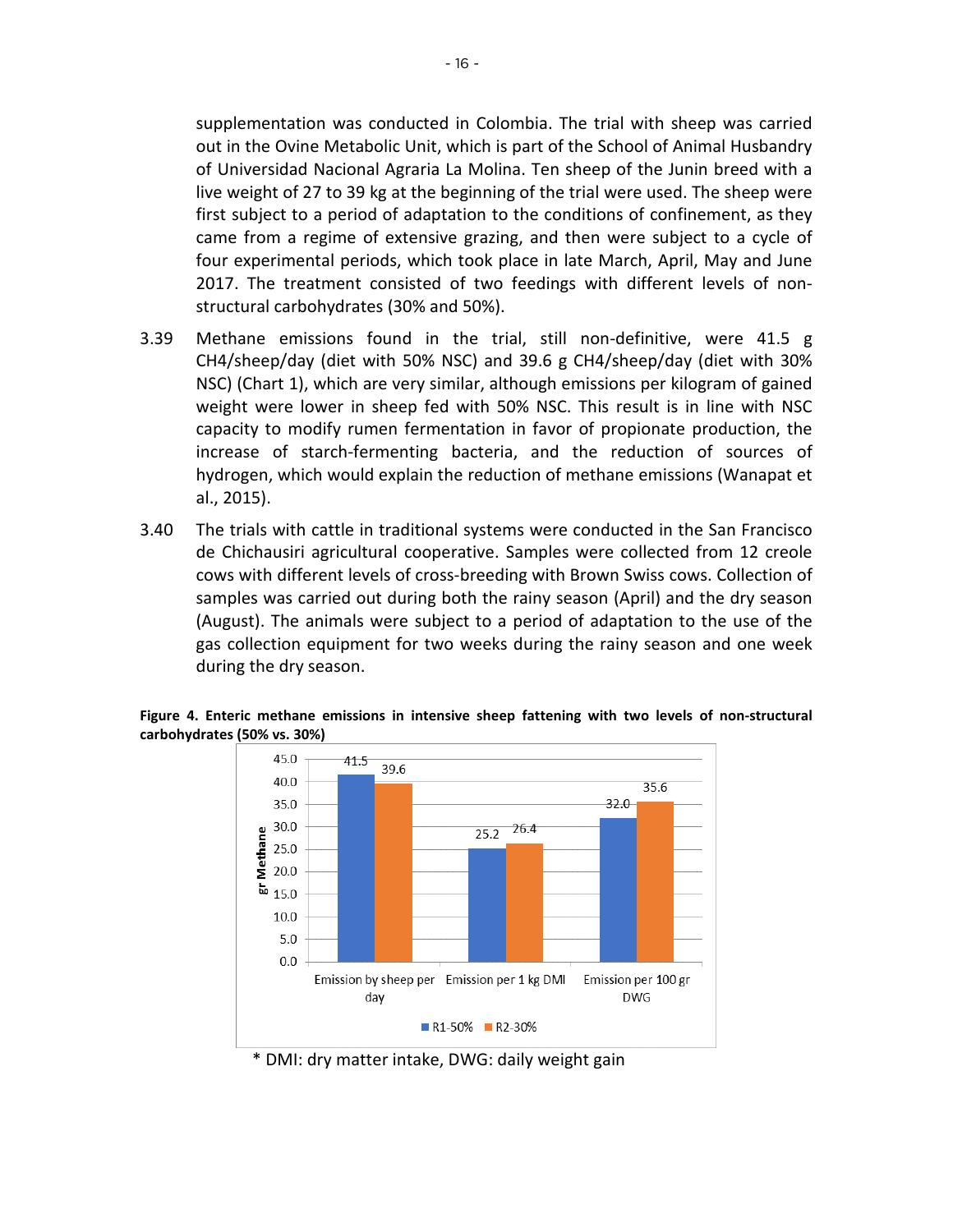3.41 Trials with cattle in improved systems was conducted in the Regional Institute for Development (IRD-Sierra). Samples were collected from 11 Brown Swiss cows. The collection of samples of emitted gas was carried out during the rainy season (March) and the dry season (August). The cows were under a grazing and also given concentrate supplementation. The results of the trials with cattle in traditional and improved systems in Peru (Chart 2) show that the preliminary emissions are within the ranges for the animal species, although the emissions of cows in natural systems are closer to those of beef cattle (Johnson & Johnson, 1995). The emissions per animal in the traditional system are lower as compared to the improved system. This is due to the less size and weight of the animals and their lower consumption of dry matter (9.5 vs. 12.5 kg DMI/cow/day). It is also observed that the emission per liter of milk in the traditional system was three times higher than that of the improved system. This confirms that the improvements in terms of the efficiency of productive systems may be an alternative for mitigation, as according to the results a single cow in the improved system could produce almost eight times more per day than a cow in the traditional system; therefore, in terms of milk production, replacing 8 cows of the traditional system for 1 cow of the improved system would result in a 70% reduction in the emissions, producing the same amount of milk. This involves a change not only in the food systems of the animals, but also in their genetics. However, in order to ensure the magnitude of these trends it is necessary to make corrections in the chromatographic readings that were discarded [\(Figure](#page-22-0)  [5\)](#page-22-0).



<span id="page-22-0"></span>**Figure 5. Enteric methane emissions in traditional milk production system vs. improved system in Peru's Andes region**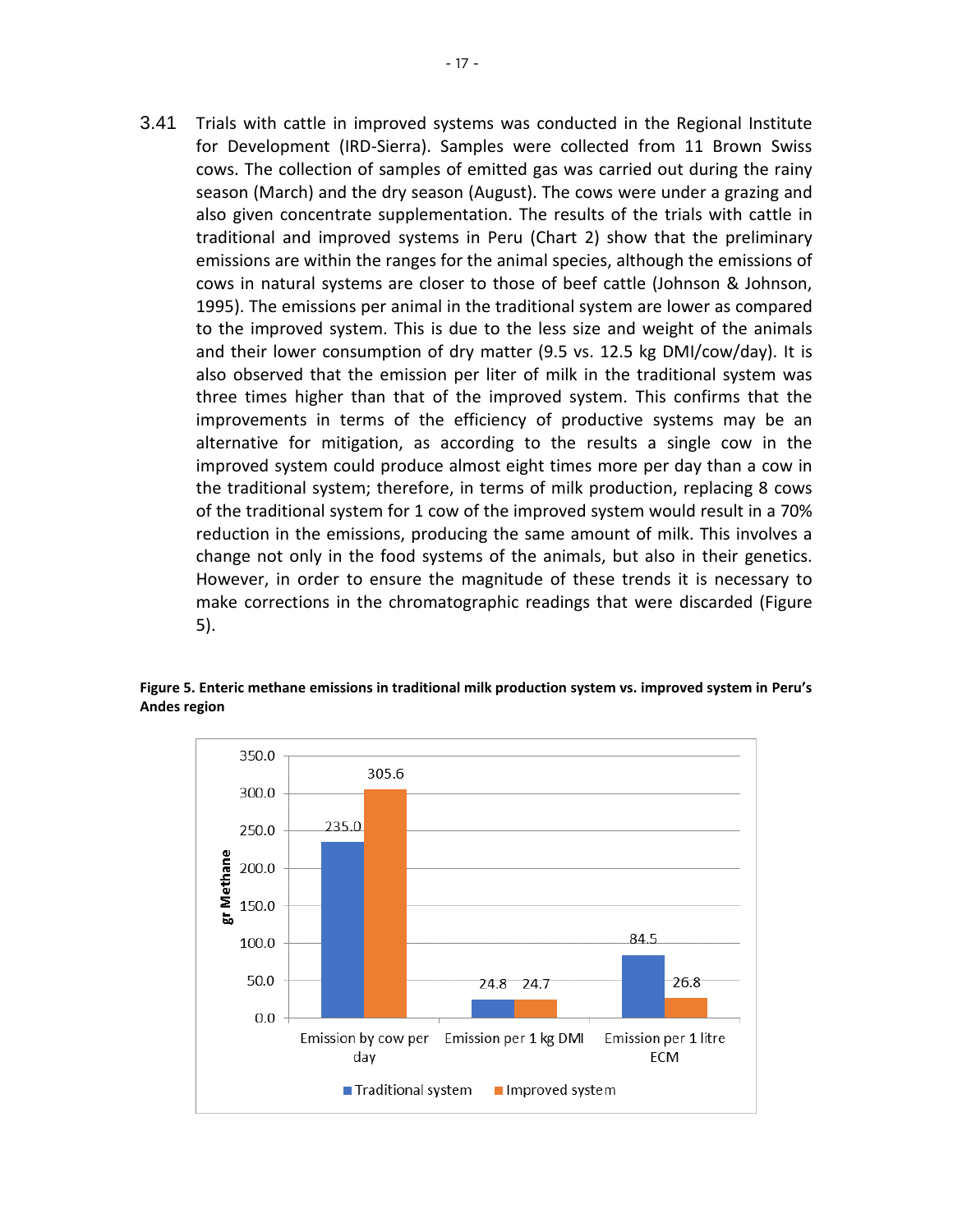- \* DMI: dry matter intake, ECM: energy corrected milk
- 3.42 The trial with cattle in Colombia was conducted in the Tibaitatá. Samples were collected from 10 Holstein cows under production grazing on kikuyo pasture. The animals were divided according the type of supplementation (traditional vs. strategic). The experiment was conducted from June to December and consisted of four periods with 15 days for adaptation to the diet and 5 days for collection of methane samples. The gas samples collected are still being processed in order to quantify the flow of methane emissions. However, there are results in terms of milk production and quality after the application of the supplementation [\(Table 7\)](#page-23-0), which show its positive impact on the concentration of total solids in the milk.

| Variable            | Traditional   Strategic   SEM  |                  |      | p<     |
|---------------------|--------------------------------|------------------|------|--------|
|                     | Milk production (kg $d^{-1}$ ) |                  |      |        |
| <b>Total milk</b>   | 13.0 <sup>a</sup>              | $12.6^{b}$       | 0.10 |        |
| Fat corrected milk  | 12.8                           | 13.4             | 0.08 | ns     |
|                     | Milk composition (%)           |                  |      |        |
| Fat                 | 3.9 <sup>b</sup>               | 4.4 <sup>a</sup> | 0.05 | $\ast$ |
| Protein             | 2.7                            | 2.7              | 0.01 | ns     |
| <b>Total solids</b> | $11.5^{b}$                     | $11.8^a$         | 0.05 | ***    |

#### <span id="page-23-0"></span>**Table 7. Milk production under supplementation (traditional and strategic)**

a,b. Different letters in a line, significant differences between. the treatments Ns: non-significant, +: p<0.1, \* p<0.05, \*\*\* p<0.001.

3.43 The trial for measuring nitrous oxide in traditional systems was conducted in the San Francisco de Chichausiri agricultural cooperative. The experimental area was a typical scrubland (high grasses) with a history of cattle grazing and in regular to good condition. The collection of samples was carried out during the dry season (May-June and August-September). 16 chambers were installed one day before the beginning of the collection of samples. The treatment with urine was applied to 8 chambers both inside the chamber and in the portion of soil for sampling; the rest of the chambers were for control. In the first stage of the dry season, the field was divided in two portions and the treatment was applied to each portion of chambers; in the second stage, the application was at random. The trial in the improved system was conducted in the same way and during the same period of time as in the traditional system; the difference was the use of a plot of rye-grass with clover. The flows of emission have not yet been determined as the samples collected are in the analytical phase. However, there are results in terms of the complementary measures which will help to explain the dynamics of the emissions [\(Figure 6](#page-24-0) and [Figure 7\)](#page-24-1).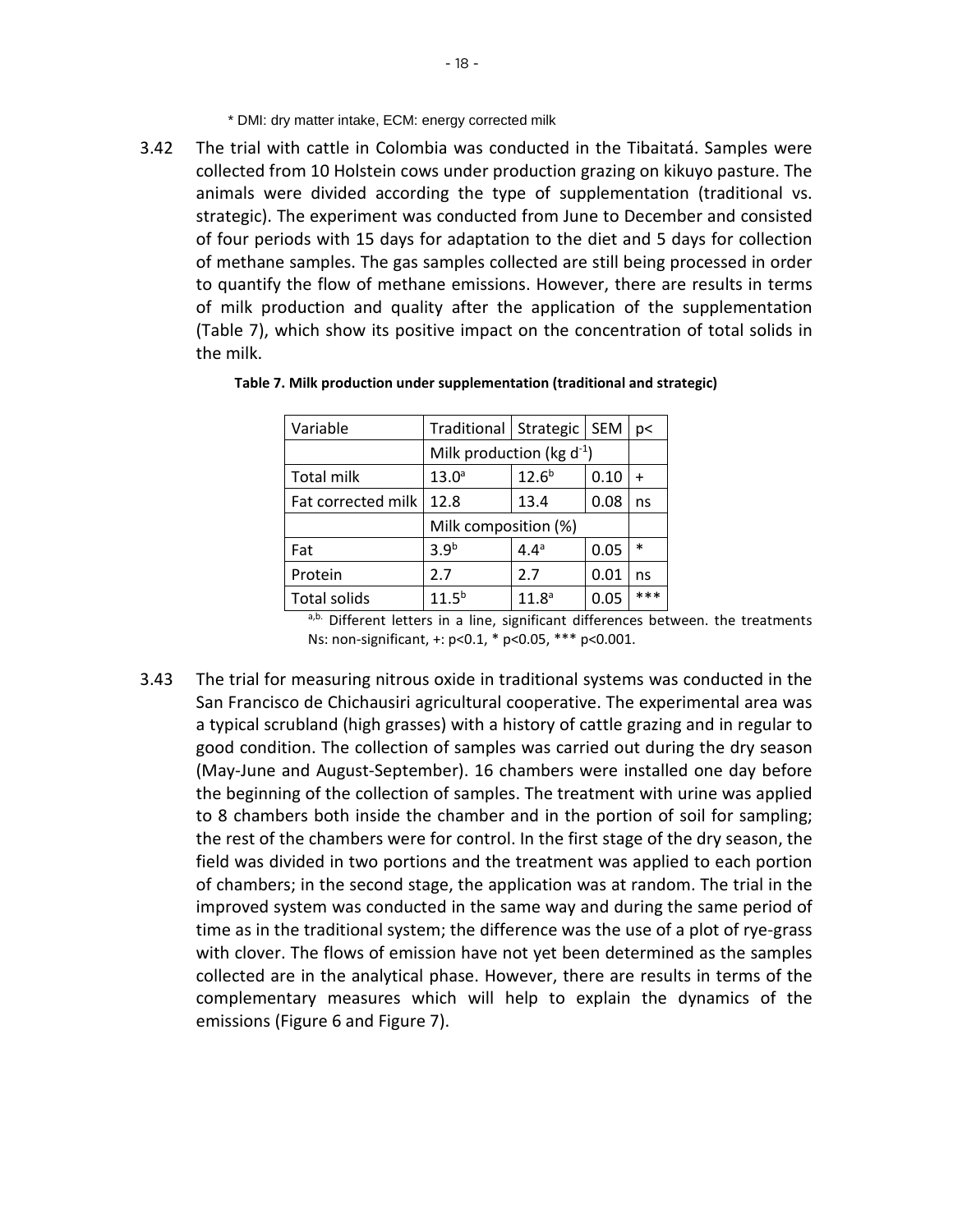

<span id="page-24-0"></span>**Figure 6. Nitrate and ammonium concentration in a rangeland during the second period of the dry season**

<span id="page-24-1"></span>**Figure 7. Nitrate and ammonium concentration in a rye-grass and clover pasture during the second period of the dry season**



### **3.44 Component 3. Evaluation of feeding strategies and their effects on enteric methane and nitrous oxide emissions.**

3.45 During 2016, the experiments on animals with two different diets (natural grasslands and alfalfa pastures) have been initiated. However, during 2017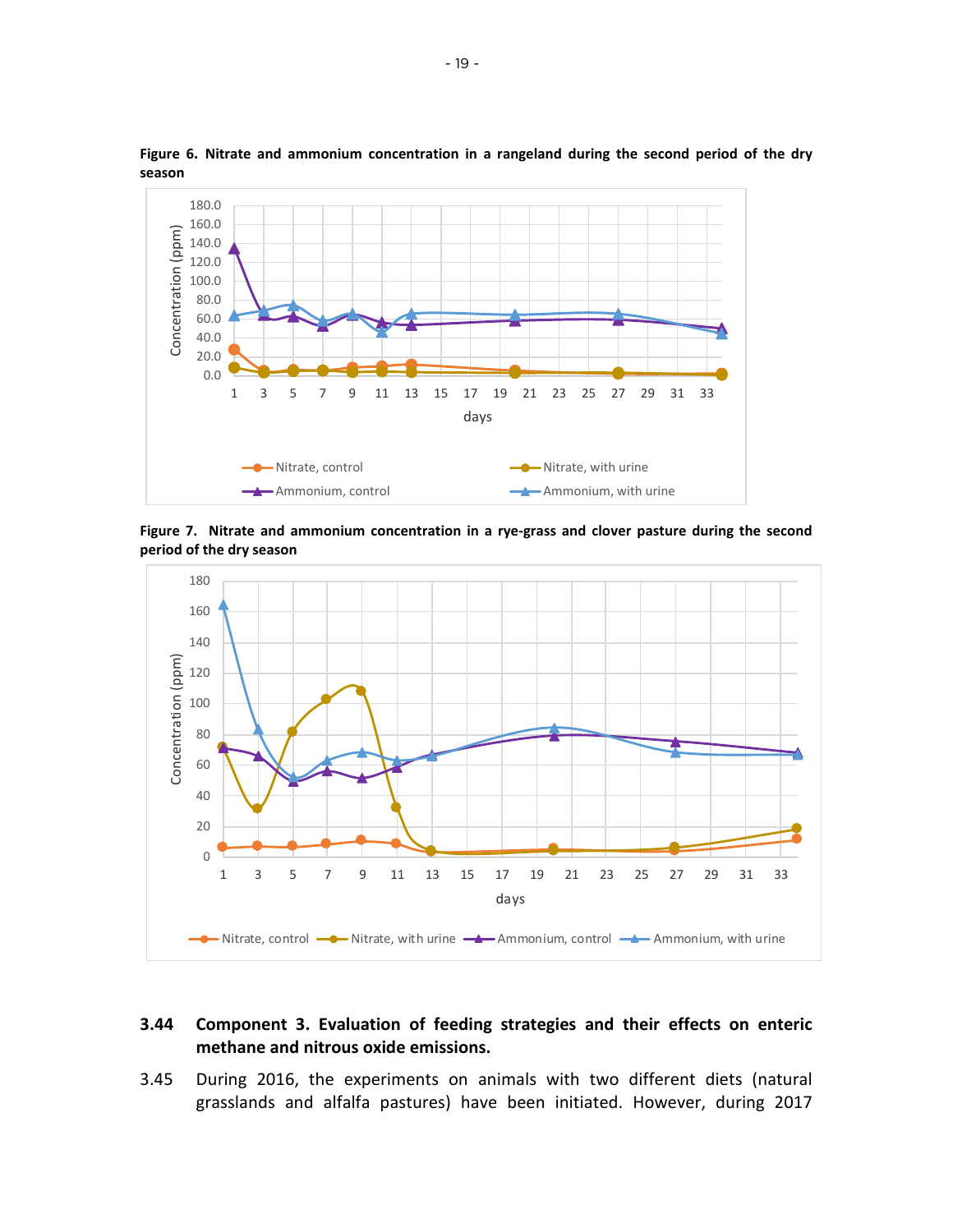animals in those trials were subject of the experimental conditions and the use of collars for methane measures.

3.46 The evaluation of strategies for the mitigation of enteric methane was carried out with the co-executors (Bolivia, Colombia and Ecuador) through virtual and on-site meetings and included the adjustment of the LIFE-SIM tool for comparison of mitigation scenarios based on the context of the livestock production systems analyzed by the project. The procedure to have examples of strategies which could be tested in reality consisted in identifying the typical systems as base scenarios for each country (virtual), then identifying potential enteric methane mitigation strategies (virtual), and finally evaluating food strategies by using the LIFE-SIM simulation software (on-site). The results were consolidated in a workshop titled "Identification, simulation and evaluation of food strategies for mitigation of enteric methane emissions in livestock production in Andean countries", conducted in Lima (Peru), where specific mitigation strategies were selected for the development of scenarios that can further reduce the amount of methane per liter of milk produced in relation to the traditional food base in production systems [\(Table 8\)](#page-25-0).

|                         | <b>Bolivia</b> |          | Colombia    |          | Ecuador     |          | Peru        |          |
|-------------------------|----------------|----------|-------------|----------|-------------|----------|-------------|----------|
| Parameters              | Traditional    | Food     | Traditional | Food     | Traditional | Food     | Traditional | Food     |
|                         | base           | strategy | base        | strategy | base        | strategy | base        | strategy |
| Milk                    |                |          |             |          |             |          |             |          |
| production              | 1,068          | 1,251    | 4,929       | 5,305    | 1,403       | 2,527    | 1,480       | 1,500    |
| kg/lactation            |                |          |             |          |             |          |             |          |
| Milk                    |                |          |             |          |             |          |             |          |
| production              | 5.0            | 5.9      | 13.5        | 14.5     | 3.8         | 7.6      | 6.9         | 7.0      |
| Average I/day           |                |          |             |          |             |          |             |          |
| Gross margin            | $-25$          | 249      | 477         | 966      | 478         | 493      | 197         | 120      |
| USD/lactation           |                |          |             |          |             |          |             |          |
| Production              | 0.45           | 0.23     | 0.23        | 0.15     | 0.02        | 0.26     | 0.12        | 0.17     |
| cost USD/kg             |                |          |             |          |             |          |             |          |
| Total methane           |                |          |             |          |             |          |             |          |
| emission,               | 64             | 48       | 157         | 168      | 103         | 65       | 112         | 107      |
| kg/year                 |                |          |             |          |             |          |             |          |
| g/kg<br>Methane<br>milk | 36.9           | 23.6     | 31.8        | 31.7     | 73.4        | 25.8     | 41.1        | 41.8     |

<span id="page-25-0"></span>**Table 8. Results of the simulation of the traditional base and food strategy for the reduction of emissions in Andean countries**

3.47 In La Paz and Oruro (Bolivia) high-plateau region, grazing simulation in alfalfa with oat hay, oat silage and middling showed that there would be a 34% reduction in methane emissions. In Pichincha and Chimborazo (Ecuador) central highlands, there would be a 65% reduction through the use of improved pastures (i.e. forage mixtures, overseeding kikuyu grass) and by providing concentrate supplementation, as medium-scale producers usually do. In Cundinamarca and Boyacá (Colombia) high-plateau region, there was not a significant reduction after adjusting the grazing frequency to 42 days and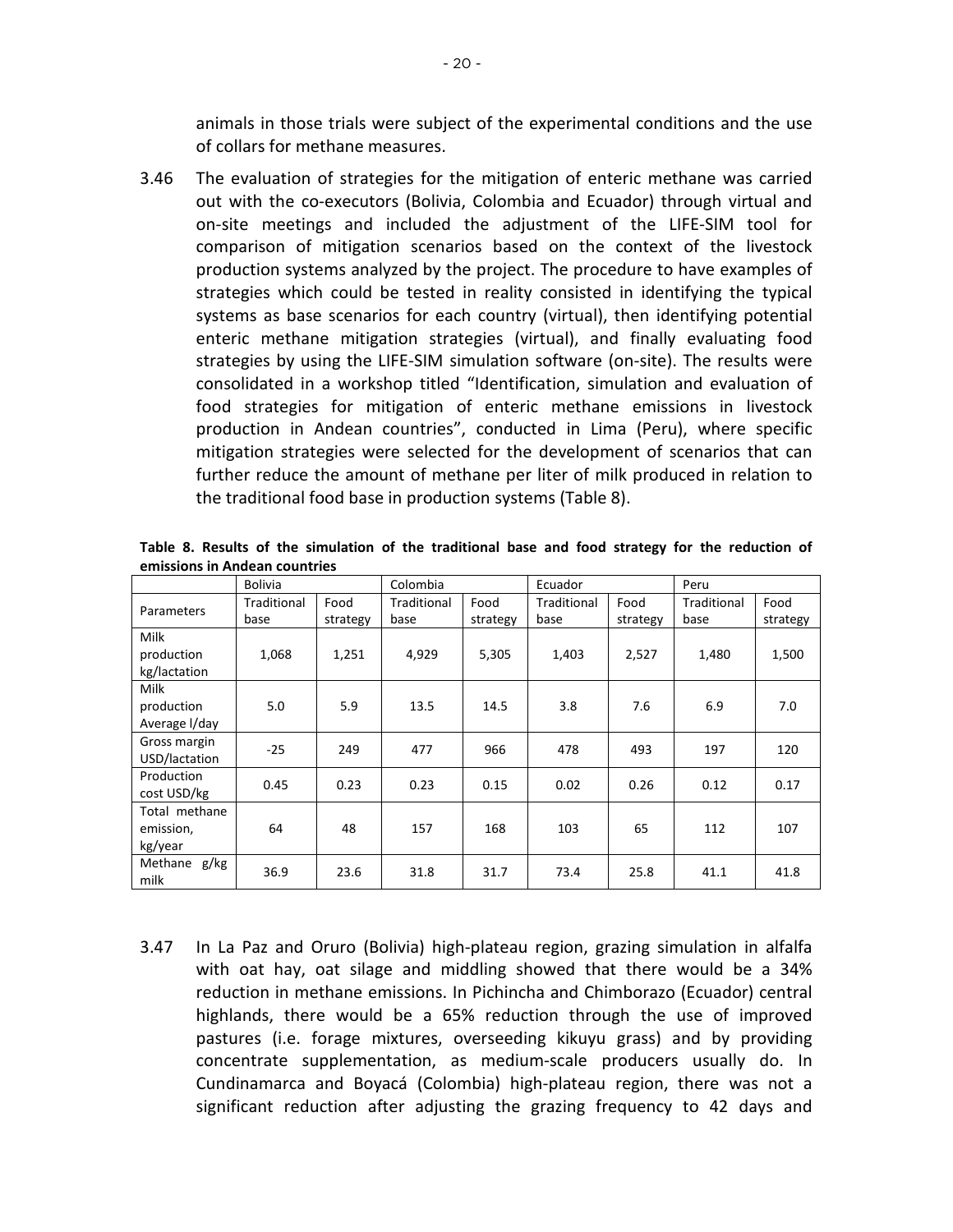providing concentrate supplementation; however, for farmers the strategy was more profitable than the usual process. In Puno (Peru) high-plateau region, there would be a 5% reduction in the total annual methane emission through the introduction of grazing in alfalfa and rangelands complemented with alfalfa hay and oat silage.

## **3.48 Component 4. Development of scenarios to mitigate enteric methane and nitrous oxide emissions under various dairy production systems.**

3.49 Based on the research made above, the results of the simulation of mitigation scenarios also provided productive and economic information which will be critically analyzed in order to suggest actions for the influence on policies that aim to reduce emissions and which can be used to expand the criteria for the selection of a strategy that can be effective not only in terms of the environment, since the strategies with more mitigation capacity are not always the most profitable for producers.

## **3.50 Component 5. Strengthening research capacity on measurement of GHG emissions and contribution to policy formulation for the promotion of sustainable dairy systems.**

- 3.51 The project strengthened research capacities in different ways. The project web site was updated with information on the most relevant activities. During an experiment in Peru, a specialist conducted a technical visit for the exchange of information with UNALM and CORPOICA research teams. As a result, it was possible to compare the differences in the adaptation of gas collection systems. The implementation of the experiments allowed to have in place an installed physical capacity at UNALM and CORPOICA, both for the collection of gas samples and for the chromatographic analysis.
- 3.52 In the workshop titled 'Identification, simulation and evaluation of food strategies for the mitigation of enteric methane emissions in livestock production in Andean countries, carried out at IICA's office in Lima, Peru, 12 participants of the co-executor countries strengthened their capacities for the development of mitigation strategies and for comparing them by using the LIFE-SIM tool.
- 3.53 In November 2017, other 12 practitioners of the co-executor institutions participated in the workshop on "Measuring enteric methane and nitrous oxide in livestock production systems", which facilitated the exchange of knowledge on how gas was measured by the experiments conducted in Peru and Colombia. The participants were trained on the basics of GHG measuring techniques, design of experiments, experimentation costs, and the practical construction of prototypes for the collection of gas samples. Two members of the technical team were trained at the University of Hohenheim (Germany) on in-vitro digestibility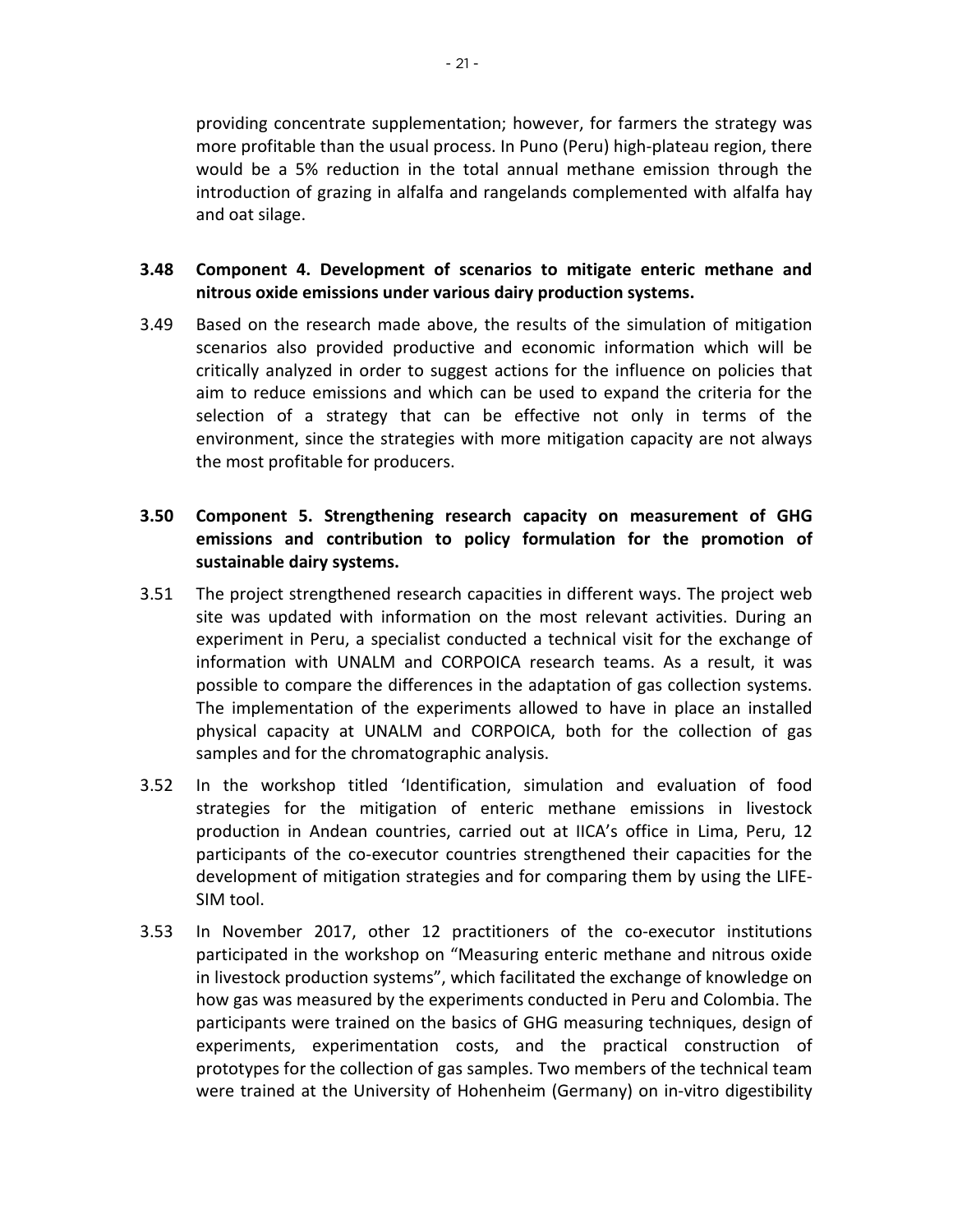techniques, fiber evaluation and titanium-marker based consumption. The project was presented to the technical team of the University of Hohenheim, Serida (Spain) and the Workgroup on Food Security and Climate Change of the Ministry of Agriculture (Peru) as a strategy for dissemination and to get feedback. Two technical bulletins were produced: a technical bulletin on "Application of the methodology for collection of enteric methane and nitrous oxide in livestock production systems", which describes the experimental initiative conducted in Colombia and Peru; and a technical bulletin on "Mitigation of greenhouse gases derived from livestock production systems in the Andean region."

3.54 The results of the project will be disseminated in knowledge-sharing events in the four countries that are part of the project, with participation of key actors from ministries, international organizations, non-governmental organizations, private enterprises and producers with interest in livestock production and climate change; as well as a panel of specialists who will discuss —based on the contribution of the project— about the opportunities and limitations for the implementation of public policies for mitigation in the livestock production sector.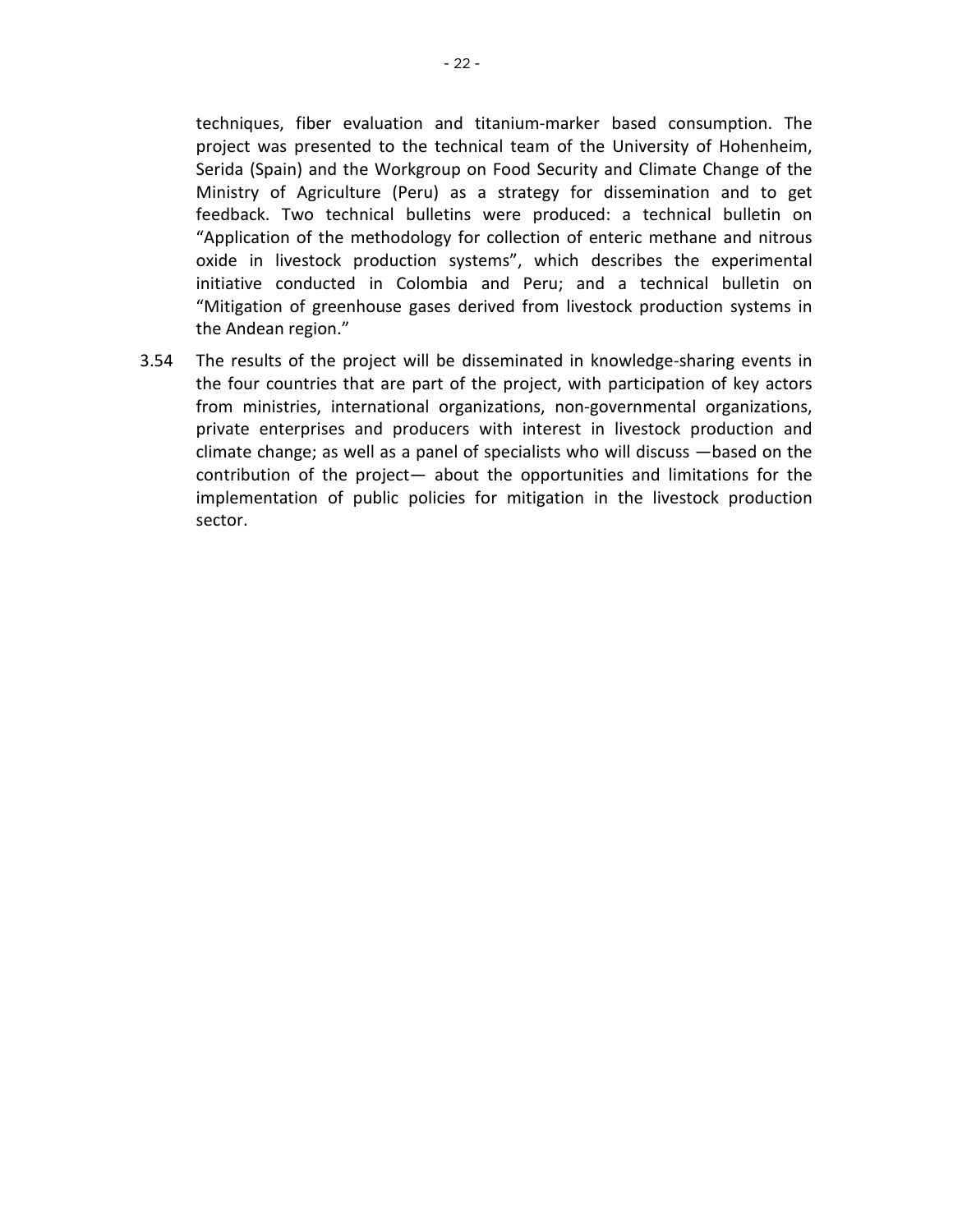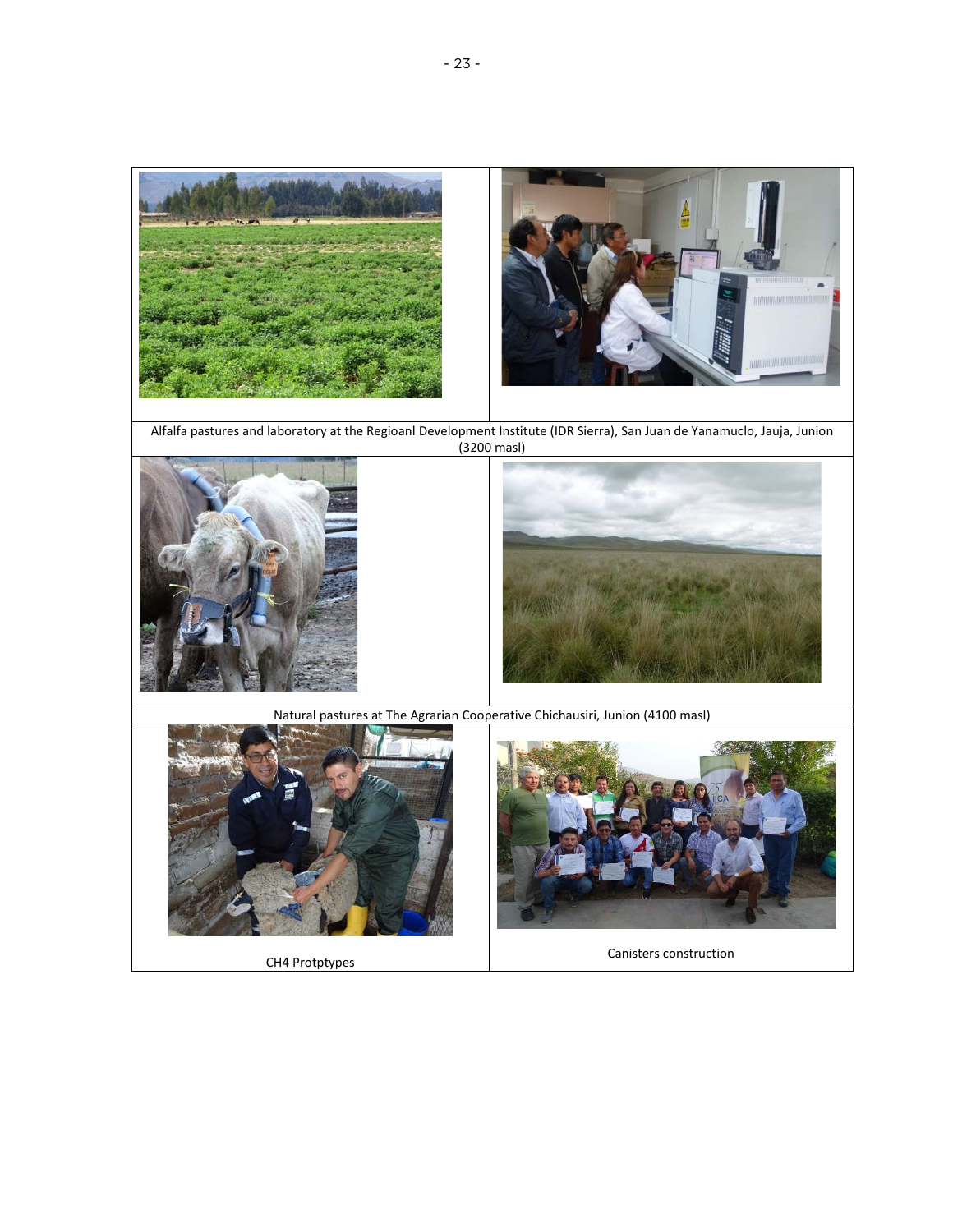# <span id="page-29-0"></span>**1. OBJECTIVE**

3.55 Create a network on livestock and climate change to exchange information, standardize methodologies, provide mutual technical support and promote collaboration

### **2. PROJECT ACTIVITIES**

3.56 This project is executed by FONTAGRO/TAS and contemplates the financing of networking and capacity building activities for Latin America and the Caribbean. These activities and their expected outputs and results are presented in Table 7 and advances in execution described in the subsequent paragraphs.

| Component                                                   | <b>Activities</b>                                                                                                                                                                                                                                                                                   | <b>Expected results</b>                                                                                                                                                                                                                                           | <b>Current</b> |
|-------------------------------------------------------------|-----------------------------------------------------------------------------------------------------------------------------------------------------------------------------------------------------------------------------------------------------------------------------------------------------|-------------------------------------------------------------------------------------------------------------------------------------------------------------------------------------------------------------------------------------------------------------------|----------------|
|                                                             |                                                                                                                                                                                                                                                                                                     |                                                                                                                                                                                                                                                                   | <b>Status</b>  |
| Coordination<br>1.<br>Committee<br>and<br>network meetings. | Main purpose will be to coordinate, review<br>progress and plan initiatives. A plenary<br>meeting of members will be organized<br>every 18 months to share research results,<br>coordinate<br>activities, to achieve<br>and<br>efficiencies; they may be linked to other<br>meetings and workshops. | Activities coordinated<br>among institutions of<br>Latin America and the<br>Caribbean<br>for<br>pastures and livestock<br>production and the<br>measurement of GHG<br>emissions.<br>Mutual<br>support in the region<br>obtained<br>for<br>the<br>conduction<br>of | On track       |
|                                                             |                                                                                                                                                                                                                                                                                                     | initiatives on livestock                                                                                                                                                                                                                                          |                |
|                                                             |                                                                                                                                                                                                                                                                                                     | and climate change.                                                                                                                                                                                                                                               |                |
| 2. Web-page.                                                | A web page will be created in addition to<br>the web page stablished by Universidad<br>Nacional Agraria La Molina (UNALM), an<br>effort will be made to link web pages of all<br>member institutions to share information<br>and knowledge on livestock and climate<br>change.                      | Information<br>exchanged<br>among<br>institutions in Latin<br>the<br>America<br>and<br>Caribbean and LEARN<br>for<br>pastures<br>and<br>livestock production<br>and the measurement<br>of GHG emissions.                                                          | On Track       |
| Capacity Building <sup>9</sup>                              | The main objective is to build research<br>capacity<br>on<br>measurement<br>of<br>GHG<br>emissions<br>livestock<br>and<br>on<br>systems<br>research and modeling. The main activities<br>are:<br><b>Workshops:</b><br>workshops<br>Two<br>will<br>be                                                | <b>Workshops: Capacity</b><br>established in at least<br>eight institutions of<br>Latin America and the<br>Caribbean<br>for<br>the<br>measurement of GHG                                                                                                          | On track       |

#### **Table 9: Project Components and Activities**

<span id="page-29-1"></span><sup>&</sup>lt;sup>9</sup> Complementary funding will be sought from LEARN and the MPI, especially for training on measurement of GHG emissions, exchange visits to New Zealand and Post Graduate training. This complementary funding is estimated at NZ\$200,000 and is not being administered by FONTAGRO.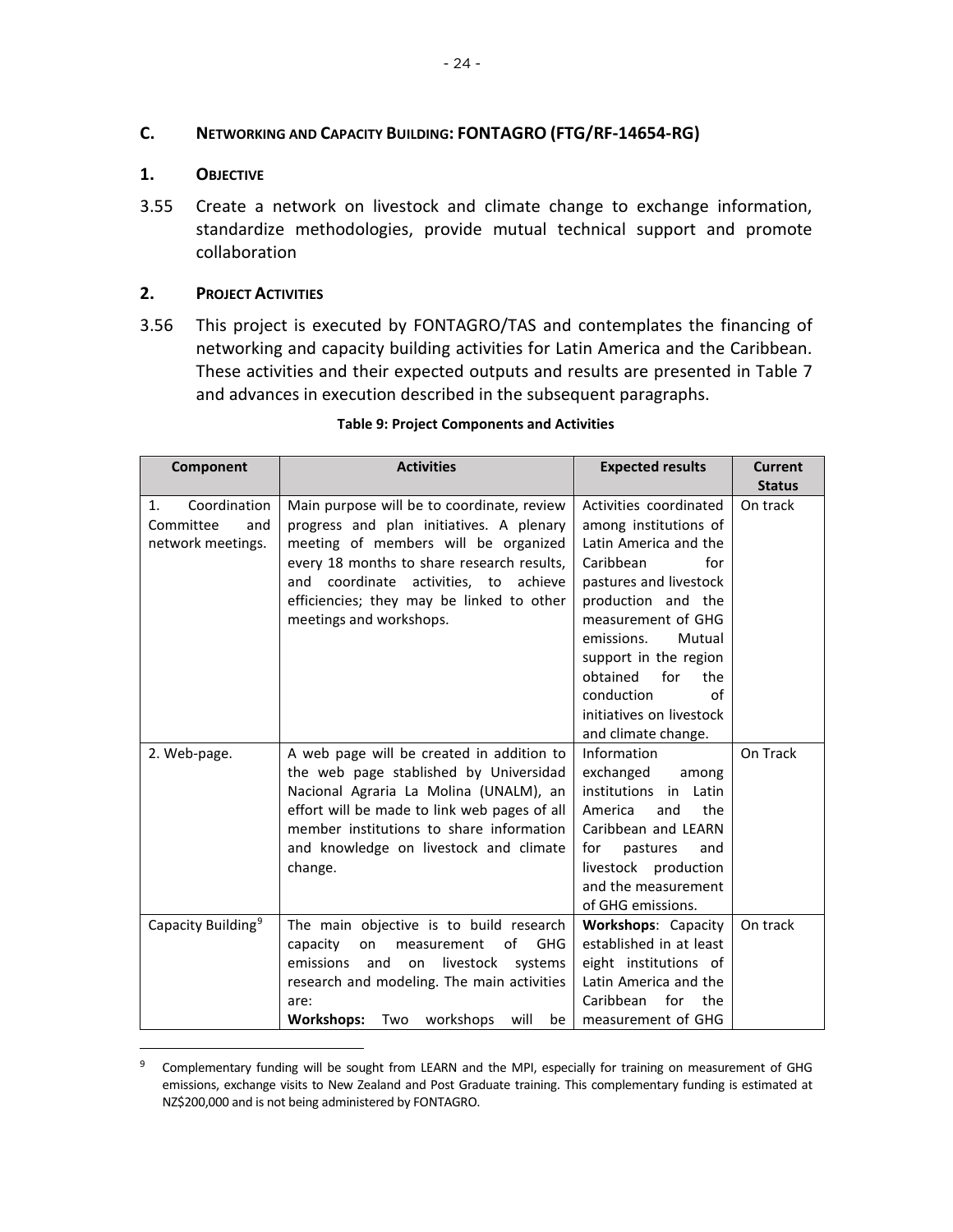| before<br>conducted<br>project<br>emissions<br>the<br>starting<br>and<br>implementation: (i) Livestock Production<br>modeling of costs and<br>Systems Research and Modeling. It will be<br>benefits.<br>organized by CATIE-UNALM and FONTAGRO<br><b>Exchanges: Capacity</b><br>and coordinated by Dr. Carlos Leon-<br>strengthened in at<br>Velarde. Participants will include leaders of<br>least eight institutions<br>the member institutions of the two<br>of Latin America and<br>Caribbean<br>consortia, resource persons and at least<br>for<br>the<br>two persons per institution. In addition to<br>pastures and livestock<br>technical aspects, issues of coordination<br>production and the<br>measurement of GHG<br>and implementation will be discussed. (ii)<br>Techniques to measure GHG emissions. It<br>emissions.<br>will be organized by CATIE-LEARN-New<br>Post<br>graduate<br>Zealand-FONTAGRO and it would involve<br>training:<br>Capacity<br>modules: CH4, N2O and<br>Gas<br>strengthened in at<br>three<br>Chromatography analysis. Instructors will<br>least eight institutions<br>include members of the consortia, New<br>of Latin America and<br>Caribbean<br>Zealand and INIA-Uruguay. Participants will<br>the<br>for<br>include at least two members of each<br>pastures and livestock<br>institution participating in the consortia.<br>production and the<br>Towards the end of years 2 and 3<br>measurement of GHG<br>workshops will be organized by CATIE and<br>emissions.<br>UNALM to review and synthesize results.<br>graduate<br>Post<br>Exchanges: During the three years, at least<br>training: The project<br>offer<br>professionals per institution will<br>will<br>two<br>receive short-term training on pastures,<br>opportunities for the<br>conduction of MSc<br>livestock<br>production<br>systems,<br>and<br>measurement of GHG emissions.<br>Thesis for at least 8<br>candidates.<br>Post graduate training: Funding will be<br>sought under the Livestock Emissions<br>Abatement Research Network (LEARN)<br>initiative and others to offer scholarships<br>for post graduate training to candidates<br>from the various institutions participating<br>in the consortia. |  |  |
|-------------------------------------------------------------------------------------------------------------------------------------------------------------------------------------------------------------------------------------------------------------------------------------------------------------------------------------------------------------------------------------------------------------------------------------------------------------------------------------------------------------------------------------------------------------------------------------------------------------------------------------------------------------------------------------------------------------------------------------------------------------------------------------------------------------------------------------------------------------------------------------------------------------------------------------------------------------------------------------------------------------------------------------------------------------------------------------------------------------------------------------------------------------------------------------------------------------------------------------------------------------------------------------------------------------------------------------------------------------------------------------------------------------------------------------------------------------------------------------------------------------------------------------------------------------------------------------------------------------------------------------------------------------------------------------------------------------------------------------------------------------------------------------------------------------------------------------------------------------------------------------------------------------------------------------------------------------------------------------------------------------------------------------------------------------------------------------------------------------------------------------------------------------------------------------------------------------------------------|--|--|
|                                                                                                                                                                                                                                                                                                                                                                                                                                                                                                                                                                                                                                                                                                                                                                                                                                                                                                                                                                                                                                                                                                                                                                                                                                                                                                                                                                                                                                                                                                                                                                                                                                                                                                                                                                                                                                                                                                                                                                                                                                                                                                                                                                                                                               |  |  |
|                                                                                                                                                                                                                                                                                                                                                                                                                                                                                                                                                                                                                                                                                                                                                                                                                                                                                                                                                                                                                                                                                                                                                                                                                                                                                                                                                                                                                                                                                                                                                                                                                                                                                                                                                                                                                                                                                                                                                                                                                                                                                                                                                                                                                               |  |  |
|                                                                                                                                                                                                                                                                                                                                                                                                                                                                                                                                                                                                                                                                                                                                                                                                                                                                                                                                                                                                                                                                                                                                                                                                                                                                                                                                                                                                                                                                                                                                                                                                                                                                                                                                                                                                                                                                                                                                                                                                                                                                                                                                                                                                                               |  |  |
|                                                                                                                                                                                                                                                                                                                                                                                                                                                                                                                                                                                                                                                                                                                                                                                                                                                                                                                                                                                                                                                                                                                                                                                                                                                                                                                                                                                                                                                                                                                                                                                                                                                                                                                                                                                                                                                                                                                                                                                                                                                                                                                                                                                                                               |  |  |
|                                                                                                                                                                                                                                                                                                                                                                                                                                                                                                                                                                                                                                                                                                                                                                                                                                                                                                                                                                                                                                                                                                                                                                                                                                                                                                                                                                                                                                                                                                                                                                                                                                                                                                                                                                                                                                                                                                                                                                                                                                                                                                                                                                                                                               |  |  |
|                                                                                                                                                                                                                                                                                                                                                                                                                                                                                                                                                                                                                                                                                                                                                                                                                                                                                                                                                                                                                                                                                                                                                                                                                                                                                                                                                                                                                                                                                                                                                                                                                                                                                                                                                                                                                                                                                                                                                                                                                                                                                                                                                                                                                               |  |  |
|                                                                                                                                                                                                                                                                                                                                                                                                                                                                                                                                                                                                                                                                                                                                                                                                                                                                                                                                                                                                                                                                                                                                                                                                                                                                                                                                                                                                                                                                                                                                                                                                                                                                                                                                                                                                                                                                                                                                                                                                                                                                                                                                                                                                                               |  |  |
|                                                                                                                                                                                                                                                                                                                                                                                                                                                                                                                                                                                                                                                                                                                                                                                                                                                                                                                                                                                                                                                                                                                                                                                                                                                                                                                                                                                                                                                                                                                                                                                                                                                                                                                                                                                                                                                                                                                                                                                                                                                                                                                                                                                                                               |  |  |
|                                                                                                                                                                                                                                                                                                                                                                                                                                                                                                                                                                                                                                                                                                                                                                                                                                                                                                                                                                                                                                                                                                                                                                                                                                                                                                                                                                                                                                                                                                                                                                                                                                                                                                                                                                                                                                                                                                                                                                                                                                                                                                                                                                                                                               |  |  |
|                                                                                                                                                                                                                                                                                                                                                                                                                                                                                                                                                                                                                                                                                                                                                                                                                                                                                                                                                                                                                                                                                                                                                                                                                                                                                                                                                                                                                                                                                                                                                                                                                                                                                                                                                                                                                                                                                                                                                                                                                                                                                                                                                                                                                               |  |  |
|                                                                                                                                                                                                                                                                                                                                                                                                                                                                                                                                                                                                                                                                                                                                                                                                                                                                                                                                                                                                                                                                                                                                                                                                                                                                                                                                                                                                                                                                                                                                                                                                                                                                                                                                                                                                                                                                                                                                                                                                                                                                                                                                                                                                                               |  |  |
|                                                                                                                                                                                                                                                                                                                                                                                                                                                                                                                                                                                                                                                                                                                                                                                                                                                                                                                                                                                                                                                                                                                                                                                                                                                                                                                                                                                                                                                                                                                                                                                                                                                                                                                                                                                                                                                                                                                                                                                                                                                                                                                                                                                                                               |  |  |
|                                                                                                                                                                                                                                                                                                                                                                                                                                                                                                                                                                                                                                                                                                                                                                                                                                                                                                                                                                                                                                                                                                                                                                                                                                                                                                                                                                                                                                                                                                                                                                                                                                                                                                                                                                                                                                                                                                                                                                                                                                                                                                                                                                                                                               |  |  |
|                                                                                                                                                                                                                                                                                                                                                                                                                                                                                                                                                                                                                                                                                                                                                                                                                                                                                                                                                                                                                                                                                                                                                                                                                                                                                                                                                                                                                                                                                                                                                                                                                                                                                                                                                                                                                                                                                                                                                                                                                                                                                                                                                                                                                               |  |  |
|                                                                                                                                                                                                                                                                                                                                                                                                                                                                                                                                                                                                                                                                                                                                                                                                                                                                                                                                                                                                                                                                                                                                                                                                                                                                                                                                                                                                                                                                                                                                                                                                                                                                                                                                                                                                                                                                                                                                                                                                                                                                                                                                                                                                                               |  |  |
|                                                                                                                                                                                                                                                                                                                                                                                                                                                                                                                                                                                                                                                                                                                                                                                                                                                                                                                                                                                                                                                                                                                                                                                                                                                                                                                                                                                                                                                                                                                                                                                                                                                                                                                                                                                                                                                                                                                                                                                                                                                                                                                                                                                                                               |  |  |
|                                                                                                                                                                                                                                                                                                                                                                                                                                                                                                                                                                                                                                                                                                                                                                                                                                                                                                                                                                                                                                                                                                                                                                                                                                                                                                                                                                                                                                                                                                                                                                                                                                                                                                                                                                                                                                                                                                                                                                                                                                                                                                                                                                                                                               |  |  |
|                                                                                                                                                                                                                                                                                                                                                                                                                                                                                                                                                                                                                                                                                                                                                                                                                                                                                                                                                                                                                                                                                                                                                                                                                                                                                                                                                                                                                                                                                                                                                                                                                                                                                                                                                                                                                                                                                                                                                                                                                                                                                                                                                                                                                               |  |  |
|                                                                                                                                                                                                                                                                                                                                                                                                                                                                                                                                                                                                                                                                                                                                                                                                                                                                                                                                                                                                                                                                                                                                                                                                                                                                                                                                                                                                                                                                                                                                                                                                                                                                                                                                                                                                                                                                                                                                                                                                                                                                                                                                                                                                                               |  |  |
|                                                                                                                                                                                                                                                                                                                                                                                                                                                                                                                                                                                                                                                                                                                                                                                                                                                                                                                                                                                                                                                                                                                                                                                                                                                                                                                                                                                                                                                                                                                                                                                                                                                                                                                                                                                                                                                                                                                                                                                                                                                                                                                                                                                                                               |  |  |
|                                                                                                                                                                                                                                                                                                                                                                                                                                                                                                                                                                                                                                                                                                                                                                                                                                                                                                                                                                                                                                                                                                                                                                                                                                                                                                                                                                                                                                                                                                                                                                                                                                                                                                                                                                                                                                                                                                                                                                                                                                                                                                                                                                                                                               |  |  |
|                                                                                                                                                                                                                                                                                                                                                                                                                                                                                                                                                                                                                                                                                                                                                                                                                                                                                                                                                                                                                                                                                                                                                                                                                                                                                                                                                                                                                                                                                                                                                                                                                                                                                                                                                                                                                                                                                                                                                                                                                                                                                                                                                                                                                               |  |  |
|                                                                                                                                                                                                                                                                                                                                                                                                                                                                                                                                                                                                                                                                                                                                                                                                                                                                                                                                                                                                                                                                                                                                                                                                                                                                                                                                                                                                                                                                                                                                                                                                                                                                                                                                                                                                                                                                                                                                                                                                                                                                                                                                                                                                                               |  |  |
|                                                                                                                                                                                                                                                                                                                                                                                                                                                                                                                                                                                                                                                                                                                                                                                                                                                                                                                                                                                                                                                                                                                                                                                                                                                                                                                                                                                                                                                                                                                                                                                                                                                                                                                                                                                                                                                                                                                                                                                                                                                                                                                                                                                                                               |  |  |
|                                                                                                                                                                                                                                                                                                                                                                                                                                                                                                                                                                                                                                                                                                                                                                                                                                                                                                                                                                                                                                                                                                                                                                                                                                                                                                                                                                                                                                                                                                                                                                                                                                                                                                                                                                                                                                                                                                                                                                                                                                                                                                                                                                                                                               |  |  |
|                                                                                                                                                                                                                                                                                                                                                                                                                                                                                                                                                                                                                                                                                                                                                                                                                                                                                                                                                                                                                                                                                                                                                                                                                                                                                                                                                                                                                                                                                                                                                                                                                                                                                                                                                                                                                                                                                                                                                                                                                                                                                                                                                                                                                               |  |  |
|                                                                                                                                                                                                                                                                                                                                                                                                                                                                                                                                                                                                                                                                                                                                                                                                                                                                                                                                                                                                                                                                                                                                                                                                                                                                                                                                                                                                                                                                                                                                                                                                                                                                                                                                                                                                                                                                                                                                                                                                                                                                                                                                                                                                                               |  |  |
|                                                                                                                                                                                                                                                                                                                                                                                                                                                                                                                                                                                                                                                                                                                                                                                                                                                                                                                                                                                                                                                                                                                                                                                                                                                                                                                                                                                                                                                                                                                                                                                                                                                                                                                                                                                                                                                                                                                                                                                                                                                                                                                                                                                                                               |  |  |
|                                                                                                                                                                                                                                                                                                                                                                                                                                                                                                                                                                                                                                                                                                                                                                                                                                                                                                                                                                                                                                                                                                                                                                                                                                                                                                                                                                                                                                                                                                                                                                                                                                                                                                                                                                                                                                                                                                                                                                                                                                                                                                                                                                                                                               |  |  |
|                                                                                                                                                                                                                                                                                                                                                                                                                                                                                                                                                                                                                                                                                                                                                                                                                                                                                                                                                                                                                                                                                                                                                                                                                                                                                                                                                                                                                                                                                                                                                                                                                                                                                                                                                                                                                                                                                                                                                                                                                                                                                                                                                                                                                               |  |  |
|                                                                                                                                                                                                                                                                                                                                                                                                                                                                                                                                                                                                                                                                                                                                                                                                                                                                                                                                                                                                                                                                                                                                                                                                                                                                                                                                                                                                                                                                                                                                                                                                                                                                                                                                                                                                                                                                                                                                                                                                                                                                                                                                                                                                                               |  |  |
|                                                                                                                                                                                                                                                                                                                                                                                                                                                                                                                                                                                                                                                                                                                                                                                                                                                                                                                                                                                                                                                                                                                                                                                                                                                                                                                                                                                                                                                                                                                                                                                                                                                                                                                                                                                                                                                                                                                                                                                                                                                                                                                                                                                                                               |  |  |
|                                                                                                                                                                                                                                                                                                                                                                                                                                                                                                                                                                                                                                                                                                                                                                                                                                                                                                                                                                                                                                                                                                                                                                                                                                                                                                                                                                                                                                                                                                                                                                                                                                                                                                                                                                                                                                                                                                                                                                                                                                                                                                                                                                                                                               |  |  |
|                                                                                                                                                                                                                                                                                                                                                                                                                                                                                                                                                                                                                                                                                                                                                                                                                                                                                                                                                                                                                                                                                                                                                                                                                                                                                                                                                                                                                                                                                                                                                                                                                                                                                                                                                                                                                                                                                                                                                                                                                                                                                                                                                                                                                               |  |  |
|                                                                                                                                                                                                                                                                                                                                                                                                                                                                                                                                                                                                                                                                                                                                                                                                                                                                                                                                                                                                                                                                                                                                                                                                                                                                                                                                                                                                                                                                                                                                                                                                                                                                                                                                                                                                                                                                                                                                                                                                                                                                                                                                                                                                                               |  |  |

#### **3. ADVANCES IN PROJECT IMPLEMENTATION AND RESULTS TO DATE**

3.57 During 2017, significant progress in the outreach, communication and organization of capacity building events have been achieved. The following paragraphs describe advances and accomplishments of these activities by project component.

### **3.58 Component 1. Coordination Committee and network meetings**

3.59 During 2017, and in connection with FONTAGRO's Annual Technical Meeting in Honduras, team members of each project have shared their preliminary results with others scientists and peers. This meeting helped members to share their experiences and establish mutual understanding over project goals.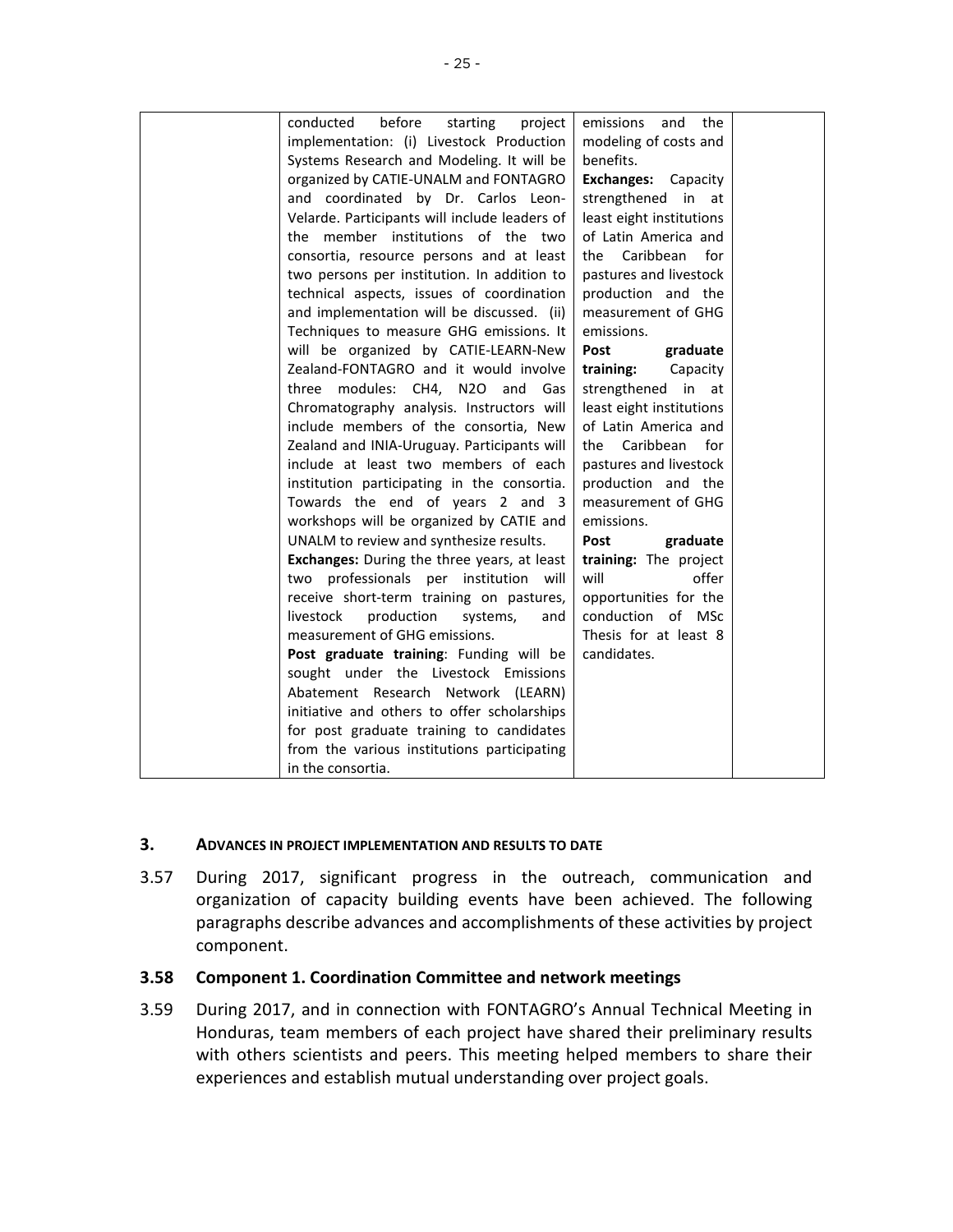#### **3.60 Component 3. Capacity Building.**

- 3.61 During the year, the project team members from Central America and the Andean Region organized short term exchanges for training purposes. In those exchanges, graduate students and other professionals learned about GHG measurements, experimental design, sampling process, data collection and analysis. Because of the participation of graduate students in research activities, more than six theses were finalized, and preliminary results were presented in several congresses, seminars and workshops. Similarly, regional and international publications were completed, and technicians were trained.
- 3.62 FONTAGRO, is coordinating with CATIE (Costa Rica) and the Global Research Alliance (GRA) a new initiative "**Latin American and the Caribbean Platform for Sustainable Intensification of Livestock Production**". The objective of this platform is to promote sustainable intensification of livestock production systems and value chains in LAC within the wider strategic context for adaptation and mitigation of climate change. The Platform's specific objectives are:
	- a) To develop and facilitate a coordinated regional agenda for research and development of livestock production technologies and practices for adaptation to climate change, while minimizing GHG emissions;
	- b) To facilitate knowledge sharing within the LAC region by documenting and disseminating success stories on sustainable intensification of livestock production systems for climate change adaptation and mitigation;
	- c) To strengthen the capacities of key stakeholders (public and private) in the livestock sector to address adaptation to and mitigation of climate change impacts in the livestock sector;
	- d) To contribute to the formulation and dissemination of policies on sustainable intensification of livestock production systems in LAC, and
	- e) To jointly seek and mobilize resources to support the above activities.
- 3.63 The platform started last during 2017 and it is expected to reach researchers and lecturers working on sustainable livestock production; extension staff and technical assistance providers; graduate and undergraduate students majoring in animal production, veterinary, environmental and soil sciences; farmers' organizations; the private sector, and policy makers. In addition, it is expected that the platform will indirectly benefit 4000 livestock farmers and workers in different nodes of the livestock value chains; and other private and public organizations involved in livestock systems, marketing and processing of ASF products, and other related topics.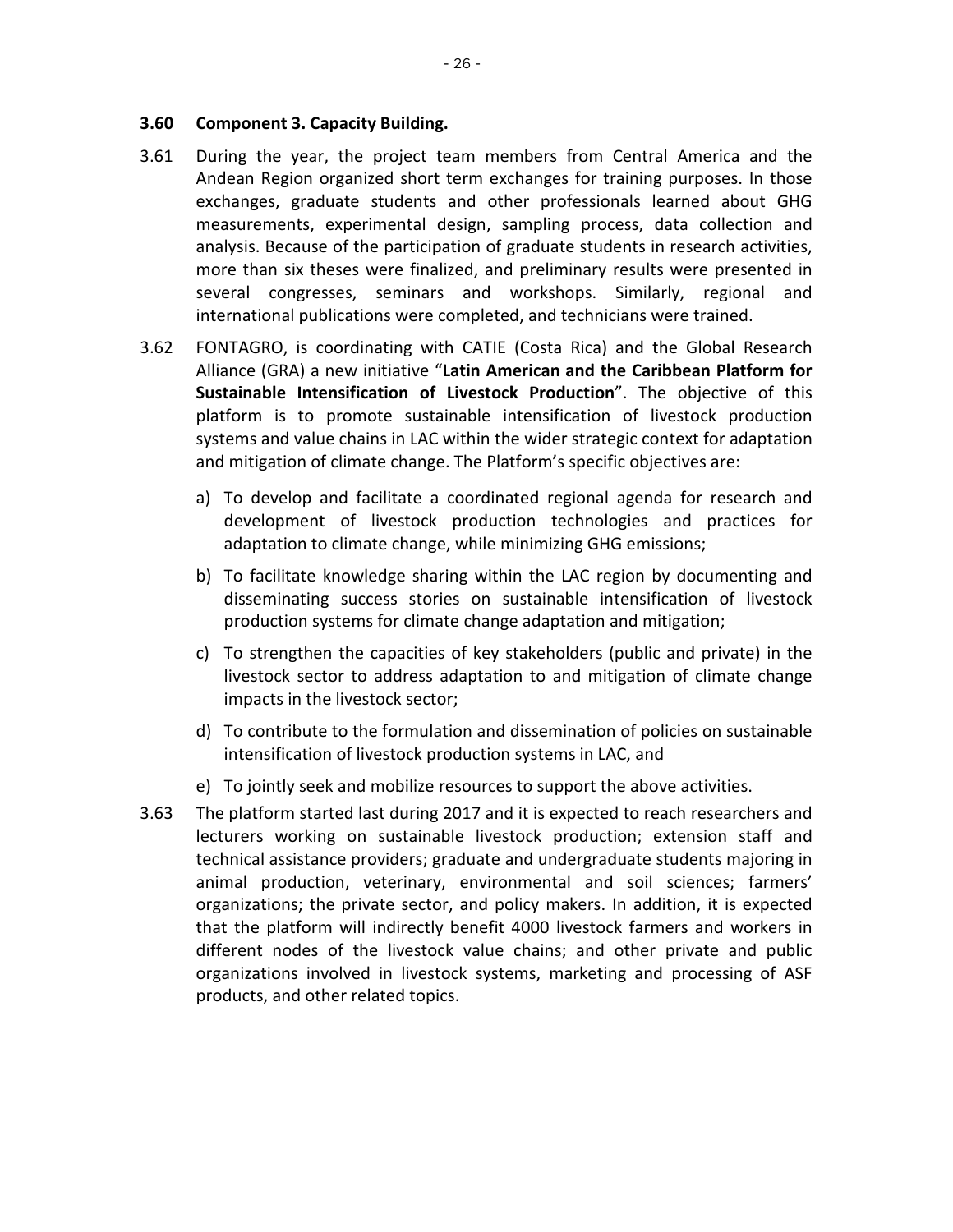#### **IV. CONCLUDING REMARKS**

- <span id="page-32-0"></span>4.1 The Agreement between the IDB, as legal administrator of FONTAGRO, and the Ministry for Primary Industries from New Zealand has allowed for the financing of important applied research projects on sustainable livestock production systems. These projects are enabling pioneer actions in the Andean and Central American Region, given that no experiments and measurements have been conducted in this area prior. This joint initiative is fully aligned with the Bank's and FONTAGRO's mission for Latin America and the Caribbean.
- 4.2 The projects have made significant advances. The project with CATIE in Central America has expanded the participating entities' ability to measure GHGs emissions under various scenarios, generating data that helps as evidence for policy design. The project has contributed to Costa Rica, Honduras, Nicaragua and Panama on the development of a local technology to estimate, in two methods (direct and indirect) the emissions of GHG under local conditions. Furthermore, the project allowed to understand how different levels of farming intensification and better agronomic practices on feeding and herd management can decrease the level of GHGs emissions and identified at the farm level that enteric fermentation is the main source of emissions compared with others.
- 4.3 In the case of the dairy systems in the Andean Region, the applied research and training activities have yielded promising data from the measurement of enteric methane and nitrous oxide on traditional and improved dairy production systems. The analysis of the data generated so far will be used in 2017 for the development of strategies to increase livestock productivity and reduce GHG emissions. The results of enteric methane quantification suggest that, as it was anticipated, improved systems emit less methane per unit of animal product than traditional systems. The project promoted the joint work and the exchange of knowledge among the participating countries, reducing the gaps between Ecuador and Bolivia, Colombia and Peru, in terms of quantification and mitigation of greenhouse gases. The project developed capacities to carry out studies on emissions and develop mitigation strategies and laid the foundations for identification of emission factors in the countries, which will help to estimate emissions with more precision and to carry out projects such as NAMA. The project promoted collaboration and exchange of knowledge, building links between the participating institutions. This will provide an opportunity for future collaboration in initiatives whose impact will be ensured.
- 4.4 In both cases, preliminary results indicate that local and regional GHG measurements and inventories can be constructed based on the obtained research results. To that effect, the interventions also facilitate the participating countries' data requirements for the IPCC. The development of Nationally Appropriate Mitigation Actions (NAMAs) in Honduras and Costa Rica is an indication thereof. Furthermore, the creation of the *Latin American and the*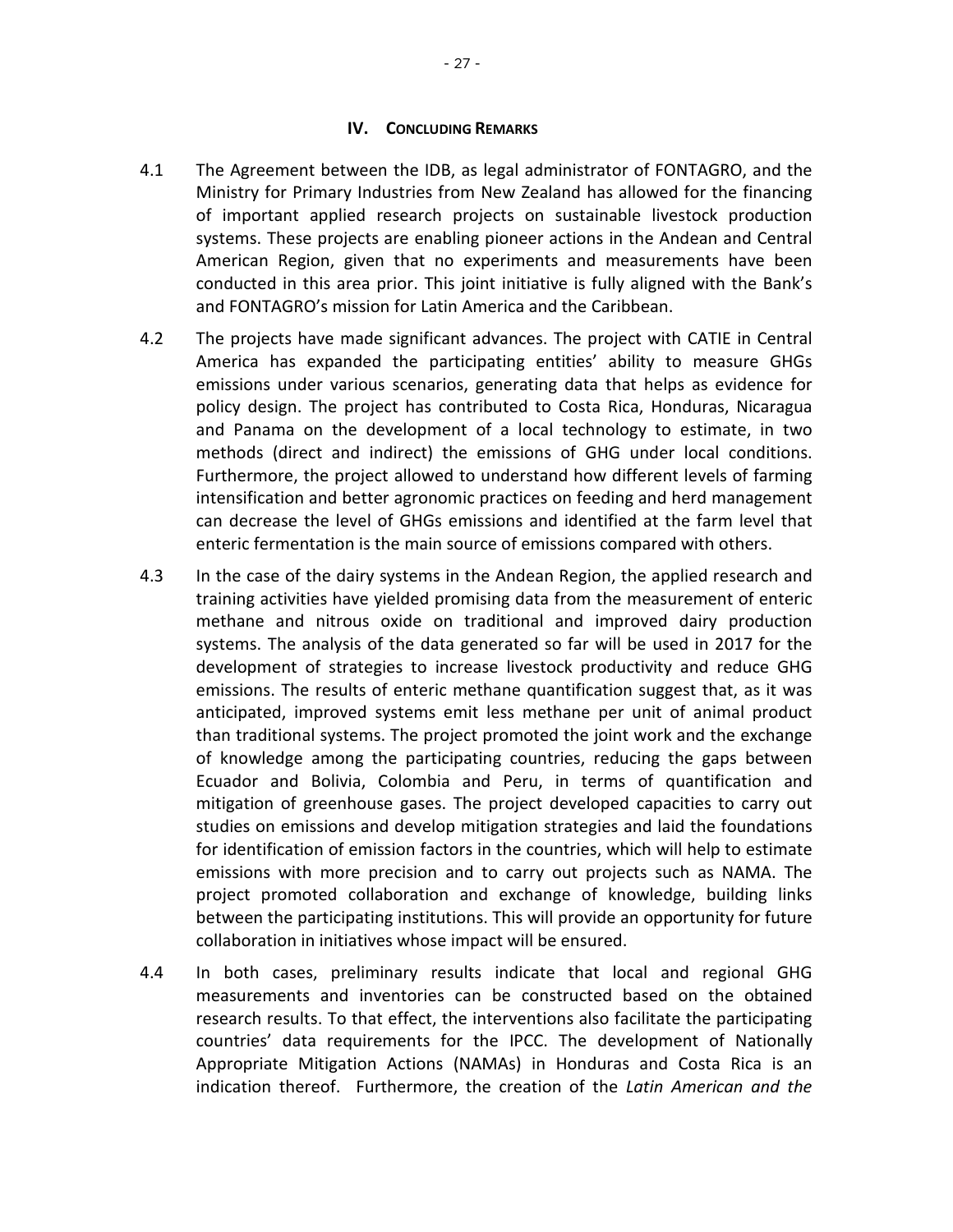*Caribbean Platform for Sustainable Intensification of Livestock Production* demonstrates the Region's commitment to sustainable agricultural practices and their desire to expand their ability to respond to climate change.

4.5 The Bank and FONTAGRO would like to take this opportunity to express their sincere appreciation and gratitude for New Zealand's contributions and active engagement in the Region.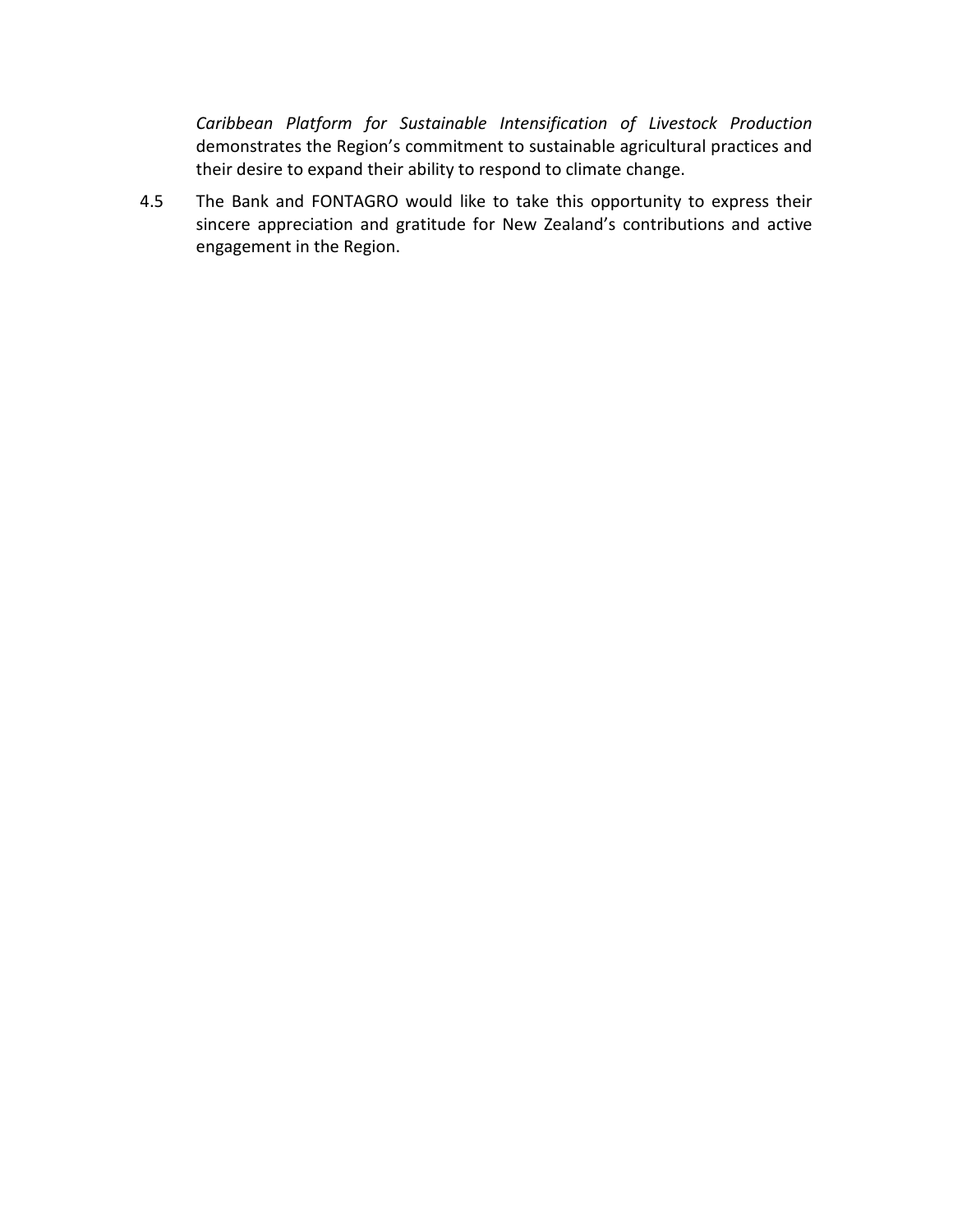# **ANNEX I. Project Financial Status Summary Table**

<span id="page-34-0"></span>

| <b>Approval Number</b> | <b>Project Name</b>                              | <b>Approval Date</b> | <b>Approved Amount</b> | <b>Disbursed</b><br><b>Amount</b> | % of Disbursement | <b>Committed</b><br>Amount | <b>Available</b><br><b>Balance</b> |
|------------------------|--------------------------------------------------|----------------------|------------------------|-----------------------------------|-------------------|----------------------------|------------------------------------|
| FTG/RF-14652-RG        | Silvopastoral<br>systems in<br>Central America   | June-09-2014         | 300,000                | 300.000                           | 100%              | $\overline{\phantom{a}}$   |                                    |
| FTG/RF-14653-RG        | the<br>Dairy<br>in<br>systems<br>Andean Region   | June-09-2014         | 368,000                | 368,000                           | 100%              | $\overline{\phantom{a}}$   |                                    |
| FTG/RF-14654-RG        | Networking<br>Capacity<br>and<br><b>Building</b> | June-09-2014         | 139,318                | 91.318                            | 66%               |                            | 47,999                             |
| <b>Total</b>           |                                                  |                      | 807,318                | 759.318.30                        | 94%               |                            | 47,999                             |